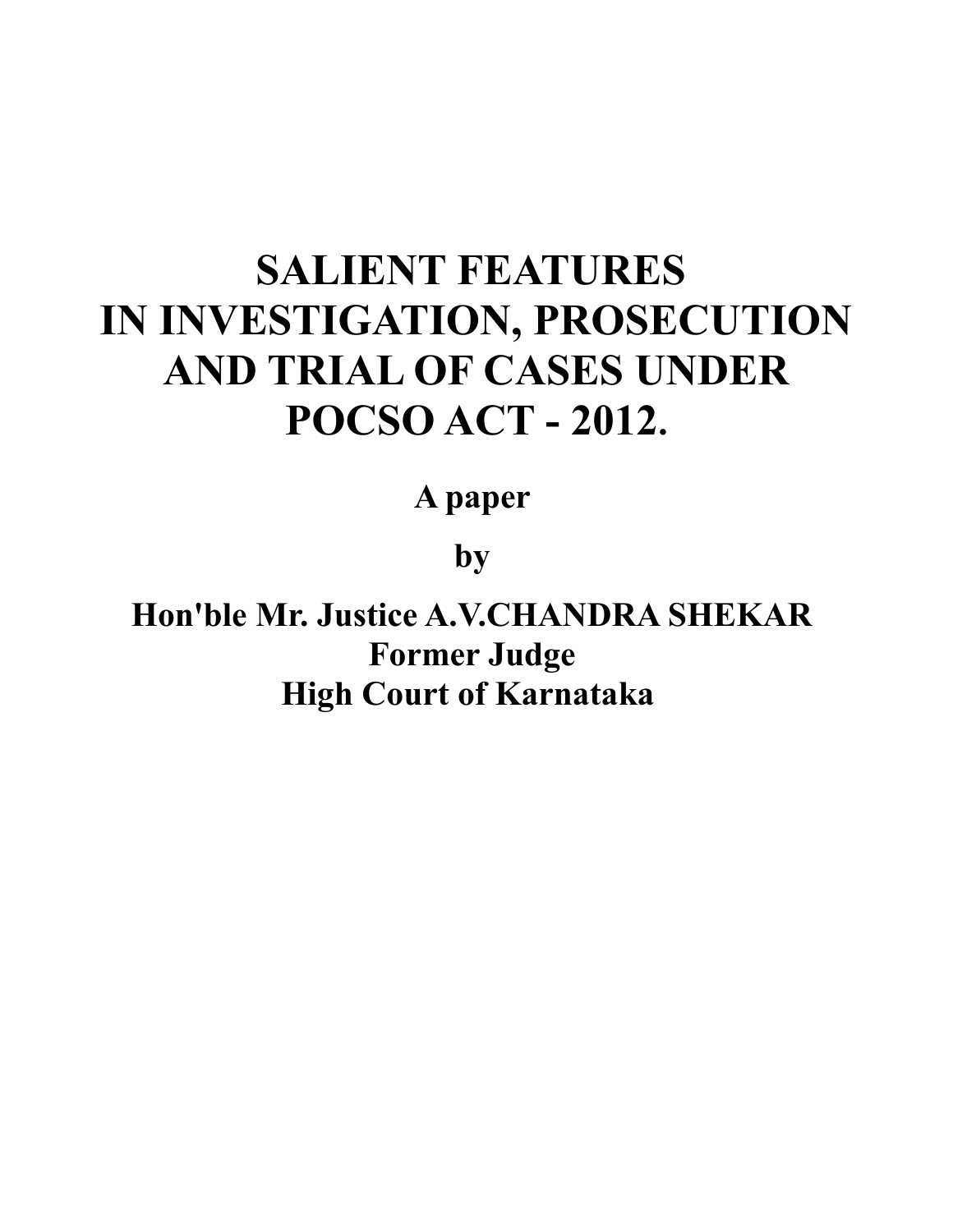# **THE PROTECTION OF CHILDREN FROM SEXUAL OFFENCES ACT, 2012**

## (Act 32/2012)

*The Act is a central legislation, which has come into effect from 14.11.2012 as per the Gazette Notification of the Ministry of Women and Child development Government of India dated 09.11.201.*

#### **INTRODUCTION**

Being a signatory to the convention on the rights of children adopted by the UNO, our country has brought this legislation into force. The act in question aims at ensuring the physical, emotional, intellectual and social development of the child. Hence state is expected to take all measures to prevent–

- (a) the inducement or coercion of a child to engage in any unlawful sexual activity;
- (b) the exploitative use of children in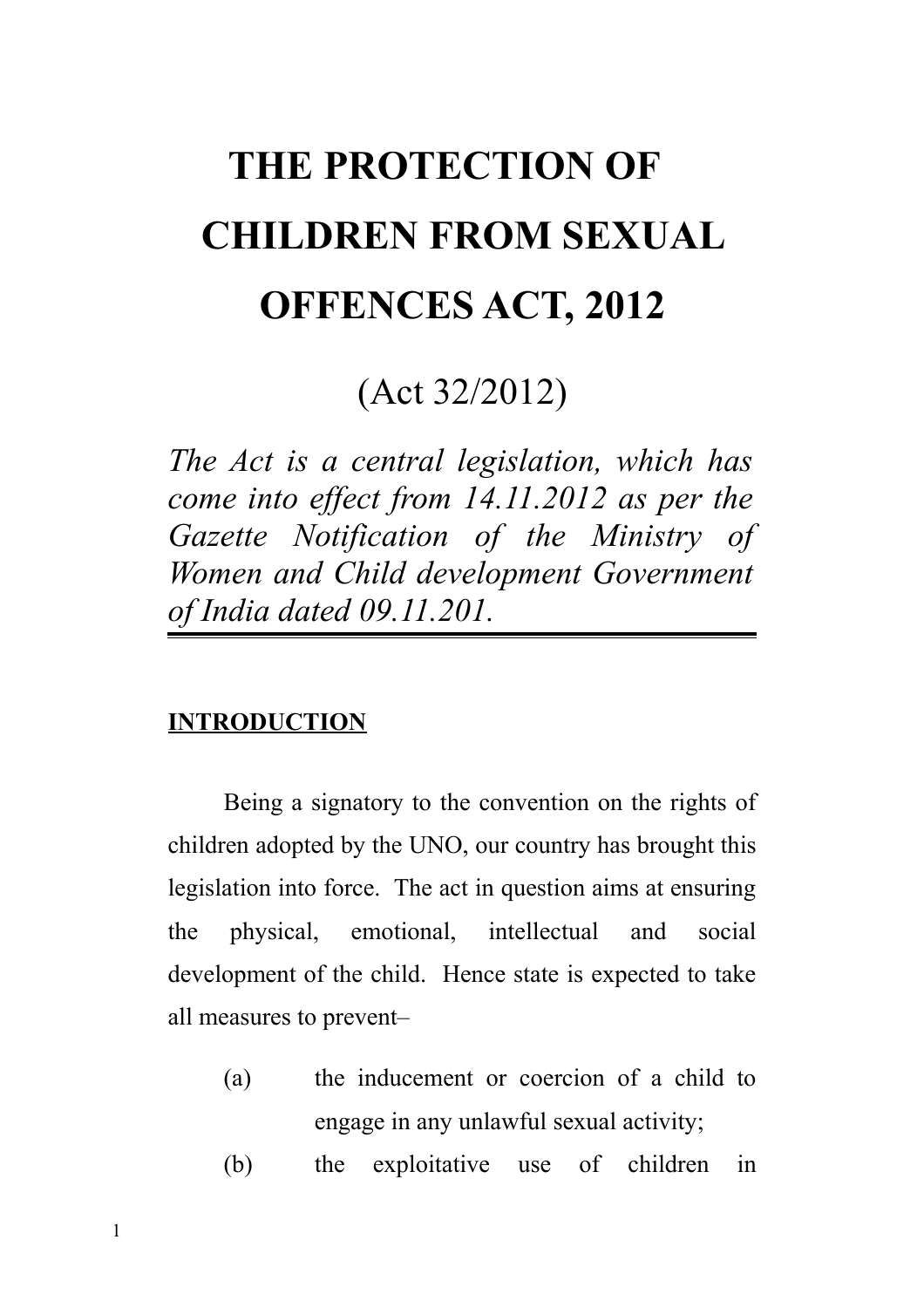prostitution or other unlawful sexual practices;

(c) the exploitative use of children in pornographic performances and materials;

Being a special penal legislation providing for special provisions for children as per Articles 15(3) of the Constitution of India, the intention of the special legislature will have to be kept in mind while applying the provisions of this act. For effective implementation of the provisions of this act, a coordinated effort is required by the Investigation Agency, Prosecuting Agency and the Criminal Courts dealing with the matter. The act differs substantially from the criminal cases arising out of violation of various provisions of Indian Penal Code. Some of the salient features of this act are in respect

- (a) Reporting of cases and registration of the cases and the obligation of the police to report to the Special Court and the child welfare committee.
- (b) Recording the statements of the victim by the investigating officer and the precautions to be taken by the investigating officer.
- (c) Not allowing the advocates of the accused by the magistrate at the time of recording the statement of witnesses u/s 164 of Cr.P.C.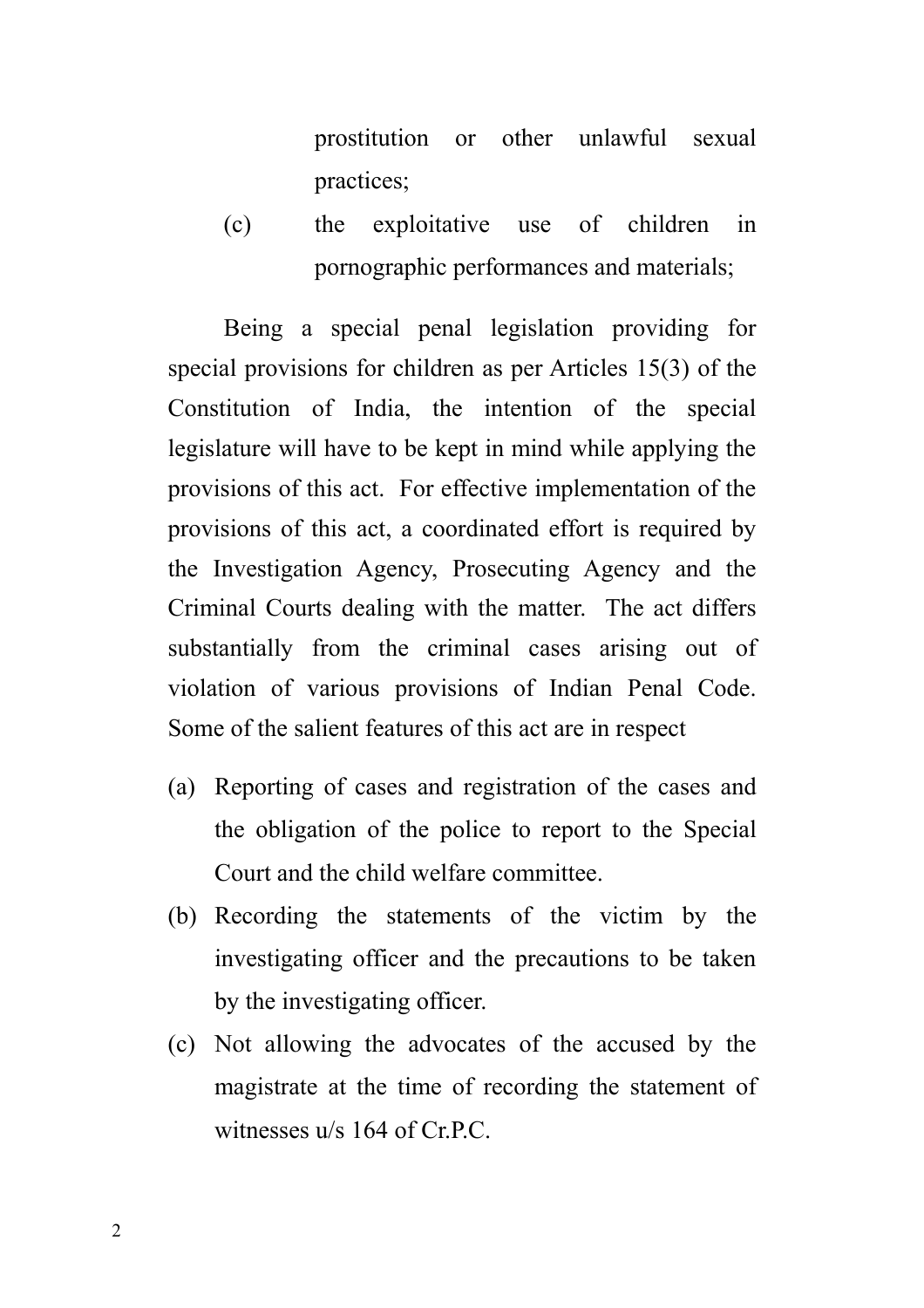- (d) Provision for audio-video recording of the victim during the investigation.
- (e) Provision for establishment of Special Courts to be presided over by a sessions judge and prosecuting the case by a public prosecutor and the jurisdiction of the Special Court to try even the offence punishable u/s 67-B of The Information Technology Act 2000.
- (f) Mode of recording the evidence of abused child and time schedule to record such evidence and the steps to be taken for creating comfortable atmosphere to the child.
- (g) Power to take the assistance or guidance of experts or persons having knowledge about the child welfare.
- (h) Provision for awarding adequate compensation and interim compensation to the abused child.
- (i) Mandatory presumption in respect of the offences u/ss 3, 5, 7 and 9 of this Act the moment case is prosecuted.
- (j) Provision for alternative punishment to the accused and punishment for false reporting or lodging false complaints.
- (k) Obligation of government in creating awareness about the act and monitoring the implementation of the Act and imparting training to the concerned.
- (l) Power of Special Court to decide as to whether the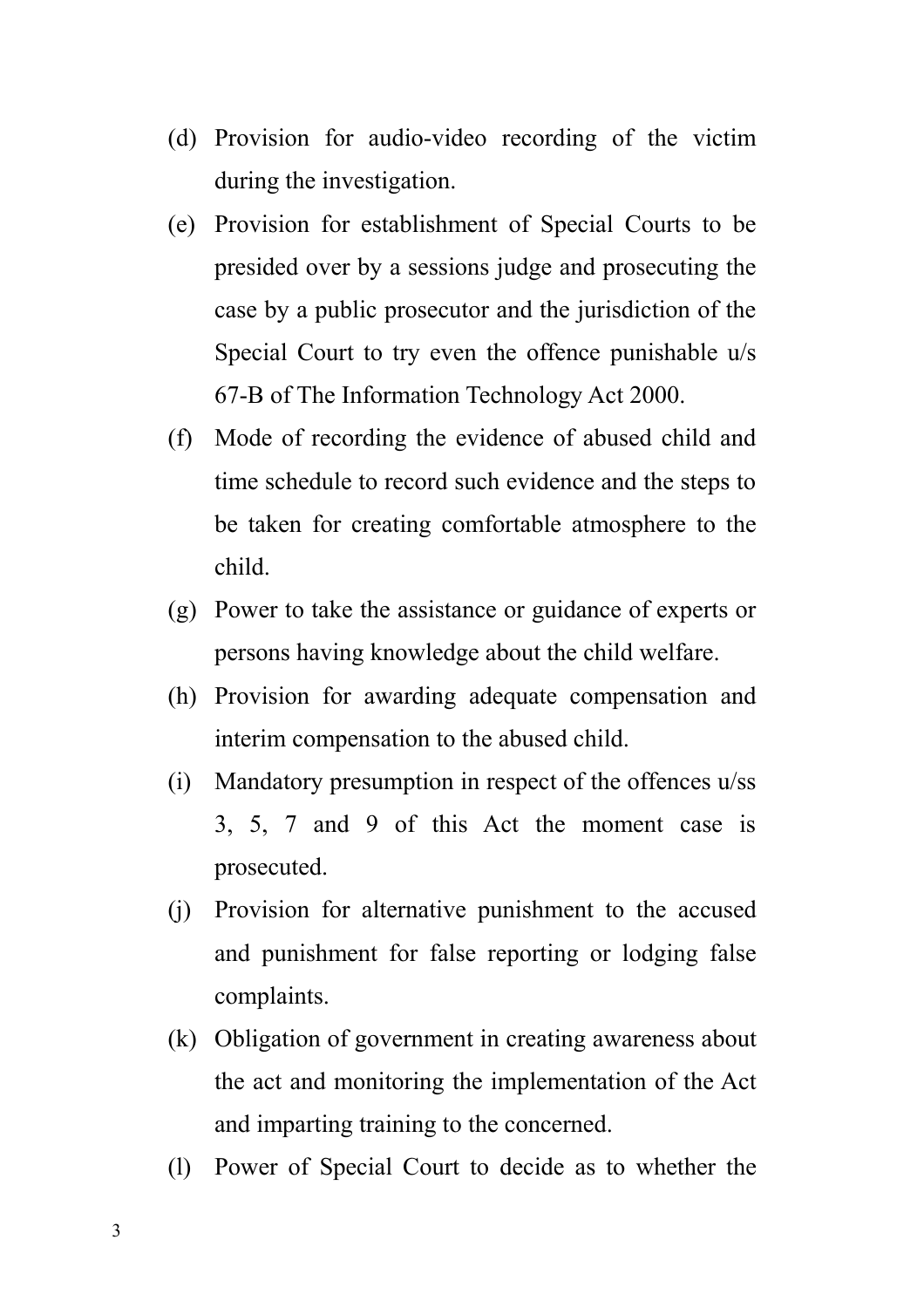accused alleged of the offence is a child or not and effect of such an order.

Investigation is a critical component in any criminal case. Any criminal case dealing with sexual offence, more particularly against child, needs effective investigation at the hands of the police. Similarly effective prosecution is a *sine-qua-non* to take the case to its logical end. Judge dealing with a case like needs to be sensitive. This act has provided for several measures to safeguard the interest of the abused child. Several provisions in this act are based on the guidelines given by the Hon'ble Supreme Court in *Sakshi's Case reported in AIR 2004 SC page 3566 and Gurmit sing's cas reported in AIR 1996 SC paged 1393.*

Various kinds of offences have been defined in section 3, 5, 7, 9, 11, 13, 14, 15 and 17 of the Act. Punishments have also been contemplated for the offences defined and they include punishment for abetment and attempt to commit an offence.

#### **INVESTIGATION-**

Investigation in a criminal case commences with the lodging of the First Information to the police and registration of a case by the police and lodging of FIR. Sections 154 and 156 of Cr.PC deal with the same.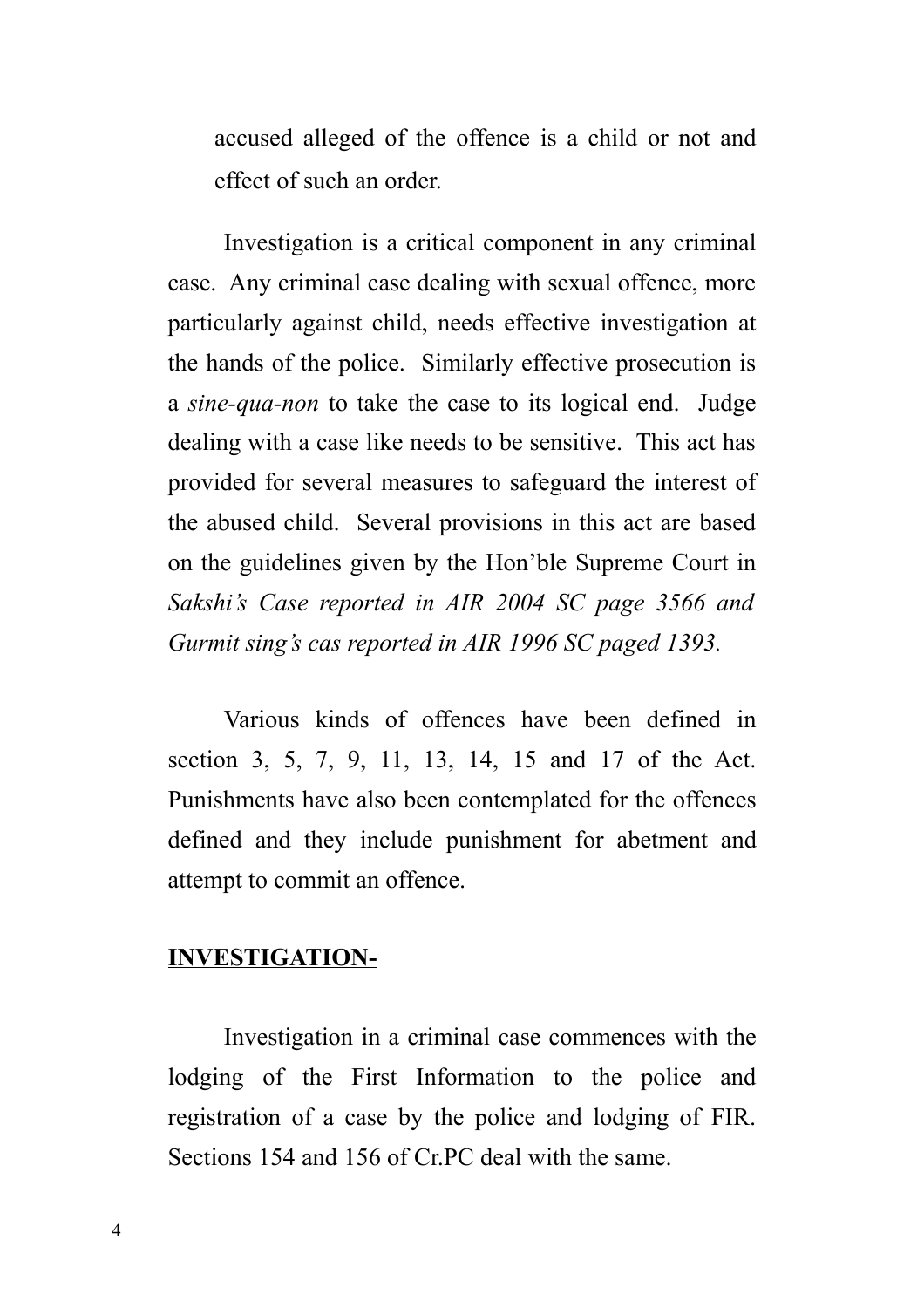Section 9 of this act starts with a non-obstante clause providing for lodging the First Information either to the local police or to the Special Juvenile Police unit. Subsection (5) of section 19 mandates the police to provide immediate care and protection either by taking the child abused to a shelter home or to the nearest hospital, if the child is in urgent need of the same. It is obligatory on the part of the police receiving the First Information to report the matter within a maximum time limit of 24 hours not only to the special court but also the child welfare committee. While reporting, it is expected to report about the need of care and protection to the child and steps taken in this regard.

Section 20 mandates the media, or hotel or lodge or hospital or club or studio or company to inform the police about coming across any material or object which is sexually exploitative of the child and non-reporting of the same is punishable u/s 21 of the Act. Furnishing false information or lodging false complaint is punishable u/s 22 of the act. The identity of the child sexually abused can not be disclosed in any manner and violation of the same is punishable u/s 23 of the Act.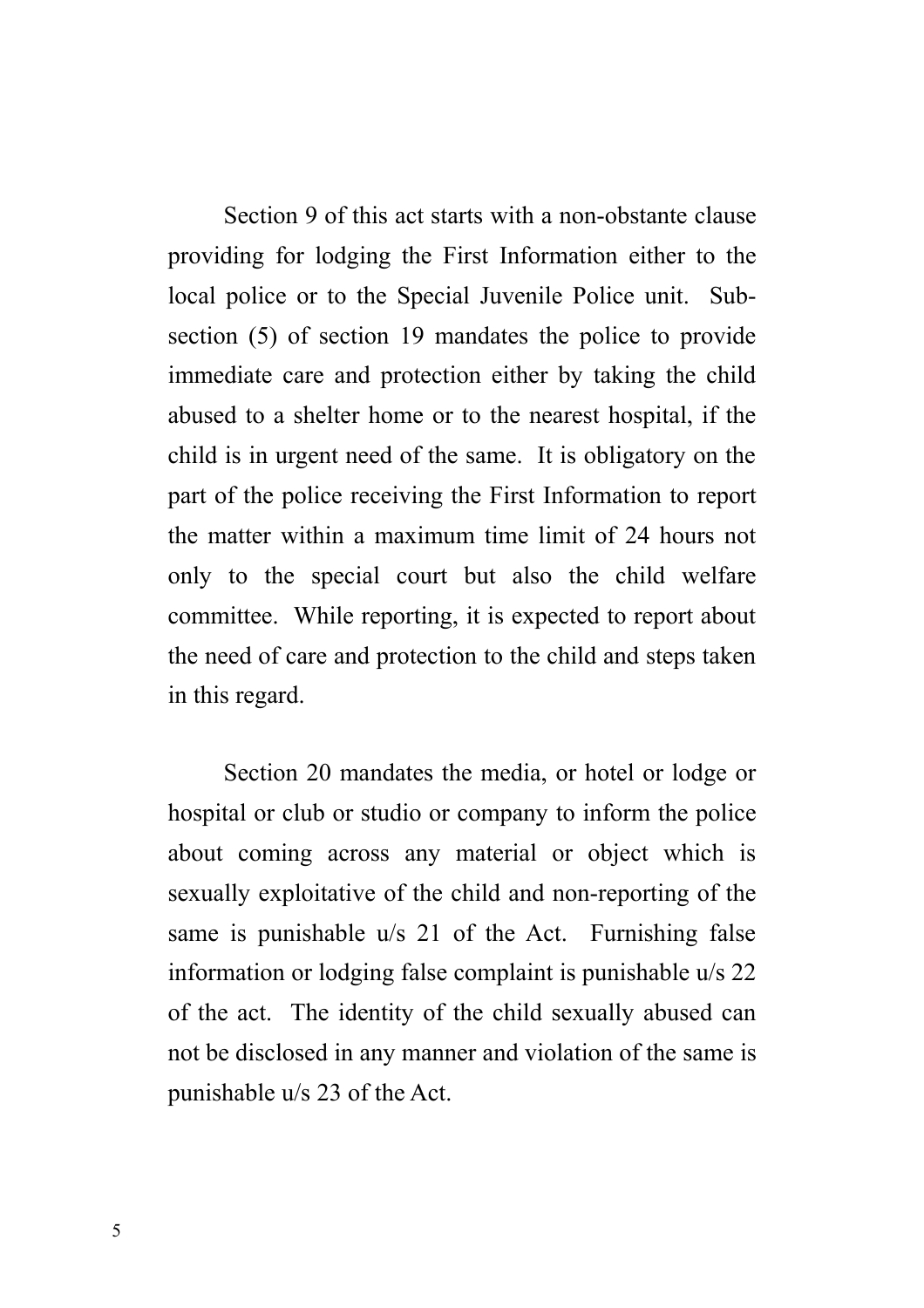Recording the statement of the child is covered u/s 24 of the Act. As far as practicable the statement of the victim is to be recorded by a woman police officer, who is not below the rank of Sub-Inspector that too without uniform. Statement of the victim has to be recorded in the presence of the parent or representative of the child. As far as possible statement of the victim is to be recorded through audio-video. A copy of the final report is to be given to the child, parents or the representative of the child.

As per section 27 of the Act, medical examination of the child has to be conducted by a woman doctor in accordance with section 164-A of Cr.P.C. that too in the presence of the parent or any other person in whom child reposes trust or confidence. Whether a First Information report is registered for the offences under this Act or not, medical examination of the child is a requirement and the same has to be done in the presence of the parent of the child or any other person in whom the child reposes trust or confidence.

Section 53-A of Cr.PC mandates that the police can subject the accused to undergo medical examination by a medical practitioner of a government hospital if there are reasonable grounds for believing that the examination of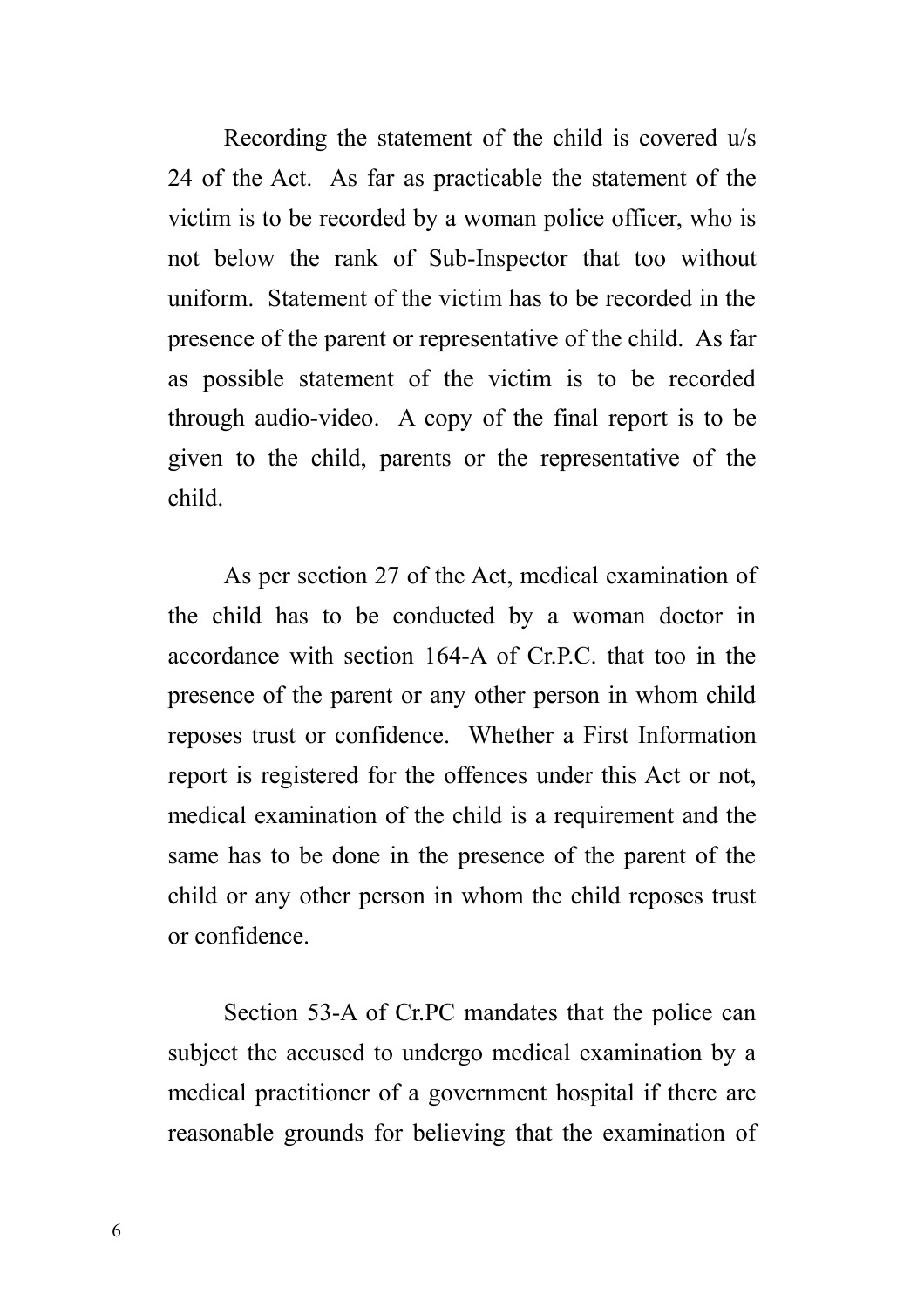the person will afford evidence as to the commission of such offence. Such report must be submitted to the police and it should form a part of the final report.

Proviso to section 157 of Cr.P.C. mandates that the statement of the victim of rape should be recorded at residence of the victim or in any place of the choice of the victim as far as possible, by a woman officer in the presence of the parents of the victim. While recording the statement of the child, the police officer should not be in uniform and take all steps to protect the child from the public media. The recording of the statement should be as spoken by the child. The police officer or magistrate recording the statement of the child may take the assistance of a translator or a interpreter having requisite qualification and experience. If the child has mental or physical disability the assistance of the special educator or an expert in the field having necessary qualification may be taken.

Section 173 (1A) f Cr.P.C. mandates the police investigating the offence of rape against the minor child to conclude within three months from the date the registration of the FIR.

Recording statements of witnesses under section 164(1) of Cr.P.C. by the Judicial Magistrate will have a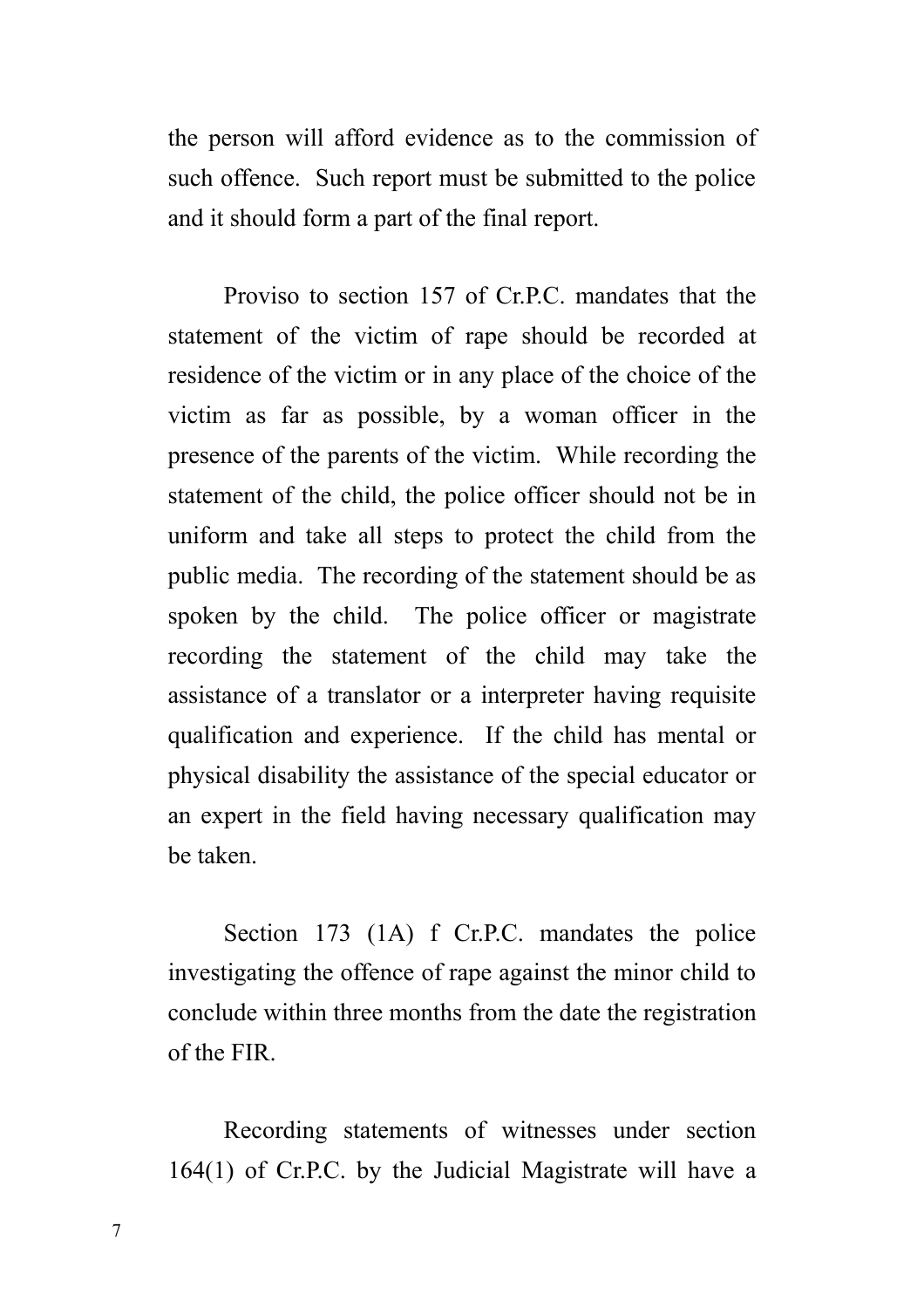more probative value even if such witnesses were to resile from their statement made before the Magistrate u/s 164 (1) Cr.P.C. Normally, such witness will hesitate to depose before the court contrary to the statement made before the Magistrate u/s 164(1) of Cr.P.C.

It is preferable that the charge-sheet in a rape case be vetted by the Superintendent of Police of the District in which the offence has taken place. This helps the senior police officer in the District to know about the manner in which the investigation has been conducted and make sure that the investigating officer will be accountable for serious lapses, if any. It is also preferable that a special wing in the District Crime Branch be earmarked for investigation of serious offences against woman and child as is done by the C.O.D. wing of the state in dowry death cases.

#### **PROSECUTION:**

#### **EFFECTIVE PROSECUTION**

Effective prosecution of a criminal case before the criminal court is a *sine-qua-non* for inspiring confidence in the minds of the public. Normally the accused will engage an experienced and competent advocate to defend him/her.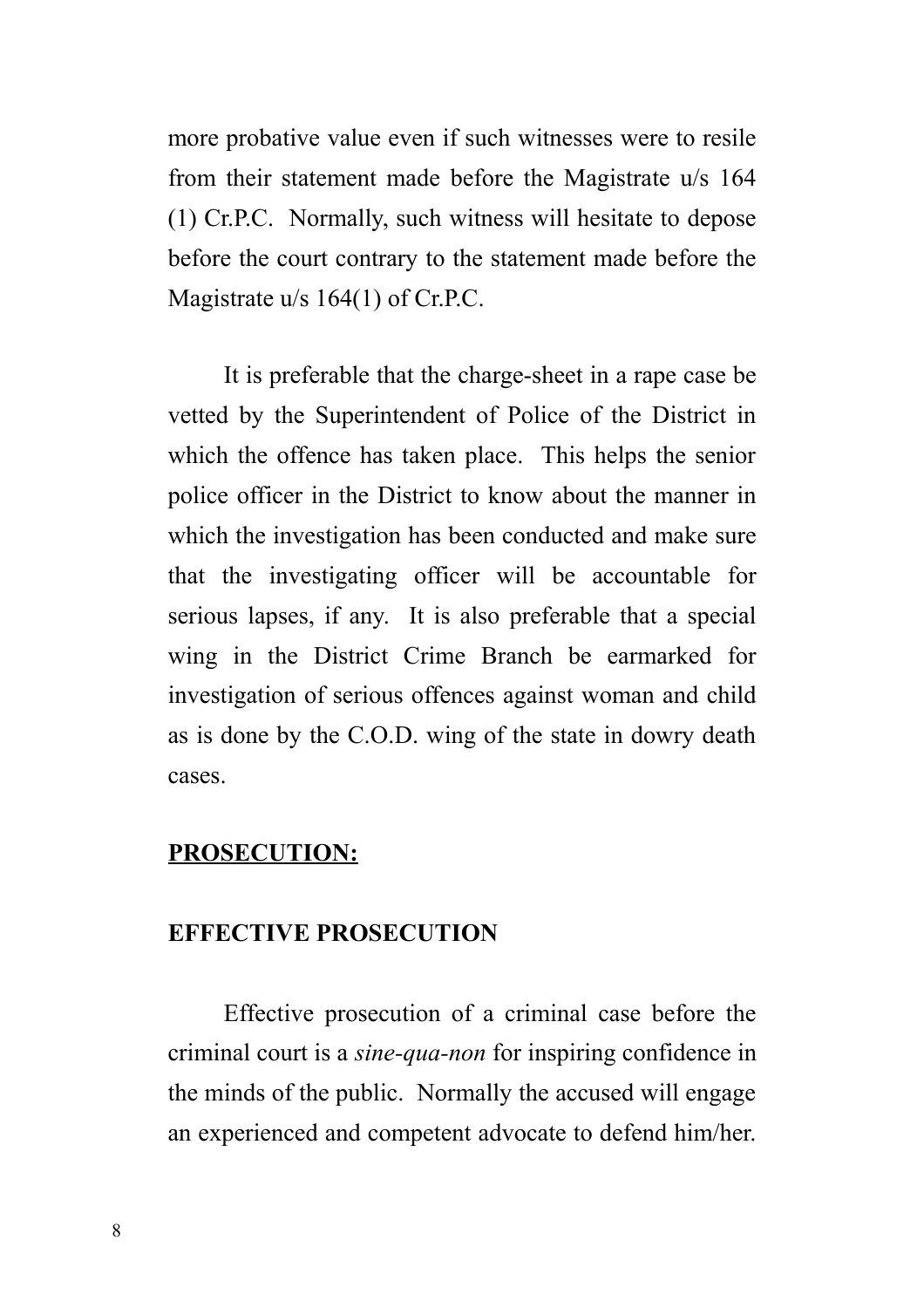Therefore, the prosecution must discharge its duty through an able and competent public prosecutor to prosecute a case in which a child is sexually abused or a woman is raped, before the Sessions Court/Special Court. Such public prosecutor must be sensitive enough to know the intricacies of a Trial in a case of rape or sexual abuse of a child and the legal position in regard to the relevancy of statements of the witness and the relevant provisions of law and leading decisions dealing with cases.

In this regard, the Department of Prosecution has to sensitize all its prosecutors about the cases relating to various types of offences against women and children. As sufficient amount is granted under the  $13<sup>th</sup>$  and  $14<sup>th</sup>$  Finance Commission by the central government for training prosecutors, the department of prosecution in association with the respective judicial academies can arrange training programmes and workshops for prosecutors on various aspects pertaining to offences against women and children and including medical and forensic evidence. It is also preferable to include the representatives of Non-Governmental Organizations actively involved in the protection of women and children, professionals and experts or persons having knowledge of psychology, social work, physical health, mental health and child development. They will play a vital role in assisting the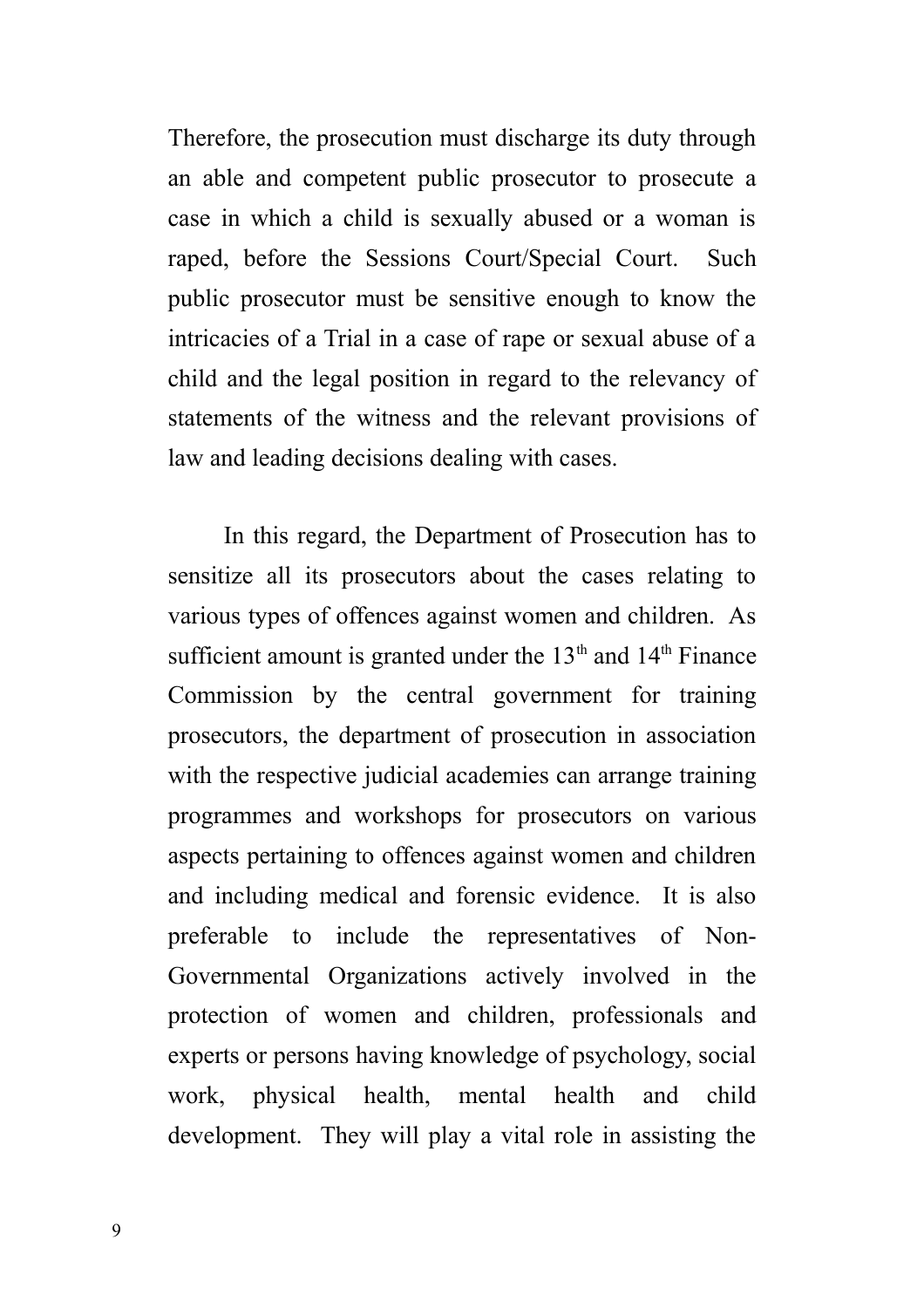child both during the trial and pre trial state. The public prosecutor who is in-charge of prosecuting the case must be thorough with the nitty gritties of a trial of a case of this magnitude. In a case where the allegation is of rape or having sexually abused the child, the accused will normally raise the following pleas.

- **i. Inordinate delay in lodging the FIR by the victim to the police and the delay in lodging the FIR by the police to the court.**
- **ii. Absence of proper medical evidence to connect the allegations of rape.**
- **iii. Admissibility of the evidence a child witness.**

## **iv. Non-Corroboration of the version of the prosecutrix by an independent witness.**

Since the offence of a rape or abusing child sexually is a grave offence, Hon'ble Supreme Court has held that any delay in lodging the FIR by the victim or the parents of the victim to the police should not be blown out of proportion to doubt the veracity of the victim in a rape case. (See State of Punjab Vs. Gurmit Singh's case AIR 1996 SC P 3093.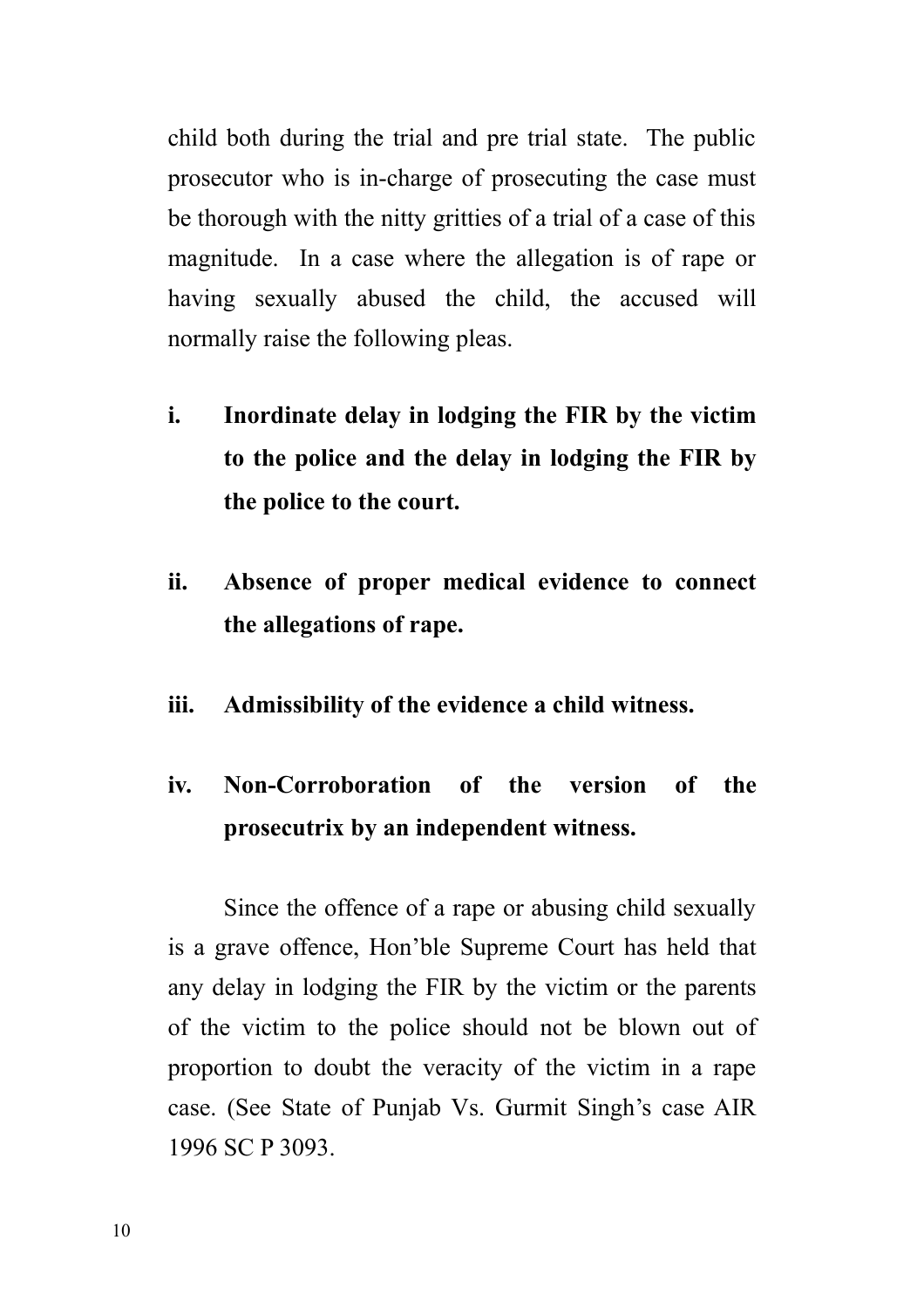Corroboration is not a rule of evidence but a rule of prudence. There is no legal inhibition for the court to convict the person accused of rape on the uncorroborated version of the prosecutrix if the same inspires the confidence of the court and appears to be absolutely trust worthy.

In regard to the evidentiary value of a child witness, Sec.118 of the Evidence Act states that even a child is also competent to give evidence and the evidence of a child is admissible. The child of tender age can be allowed to testify if he or she has psychological capacity to understand questions and give rational answers thereto. Therefore, the evidence of a child witness is not required to be rejected per se. The only caution to the court is that such evidence of a child must be scrutinized with care and caution. (See AIR 2008 SC P 1842, Golla Elugu Govindu Vs. State of Andhra Pradesh).

Similarly, the evidence given by a dumb witness is also admissible under section 119 of the Evidence Act as such evidence will be deemed to be oral evidence.

Medical evidence indicating the presence of semen of the accused on the body or garment of the victim and rupture of hymen and some scratch marks on the back of the victim or bite marks on the face, lips and breasts of the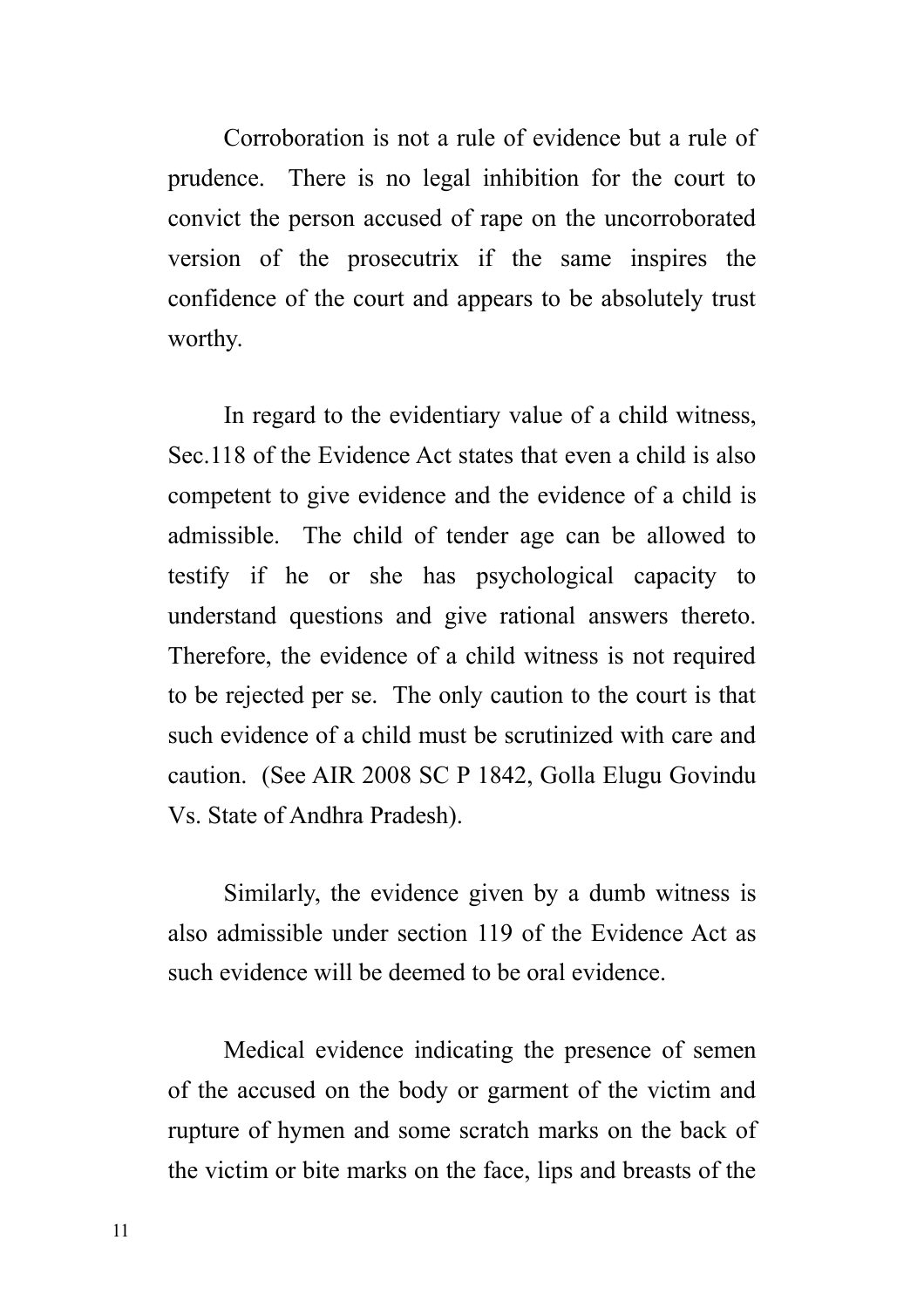victim are good evidence in regard to the allegation of rape or sexual abuse of a child. But the presence of these is not an absolute requirement, more particularly when the victim is a married lady or a girl who is an athlete of the victim or when the victim is unable to resist. Presence of medical evidence further strenghthens the case of the prosecution. Loose character of the victim is no more a ground of defence. In view of latest amendment to section 154 of the Evidence Act by deleting sub-section 4.

The word 'child' is defined in section 2 (d) of the Protection of Children from Sexual Offences Act 2012. 'A child means any person below the age of 18 years'. Similarly section 375 of IPC- *Sixthly* has also been amended raising the age from 16 to 18 in regard to the consensual sexual intercourse vide Criminal Law (Amendment) Act 2013 which has come into effect from 02.04.2013.

Prosecutor is expected to assist the Sessions Court/Special Court in framing proper questions to be put to the accused. Under section 313 (5) of Cr.P.C., which has come into effect on 31.12.2009, it is the duty of the prosecutor to assist the court in putting all the incriminating aspects to the accused, lest it would be a ground for the accused in the appeal alleging that incriminating circumstances were not brought to his notice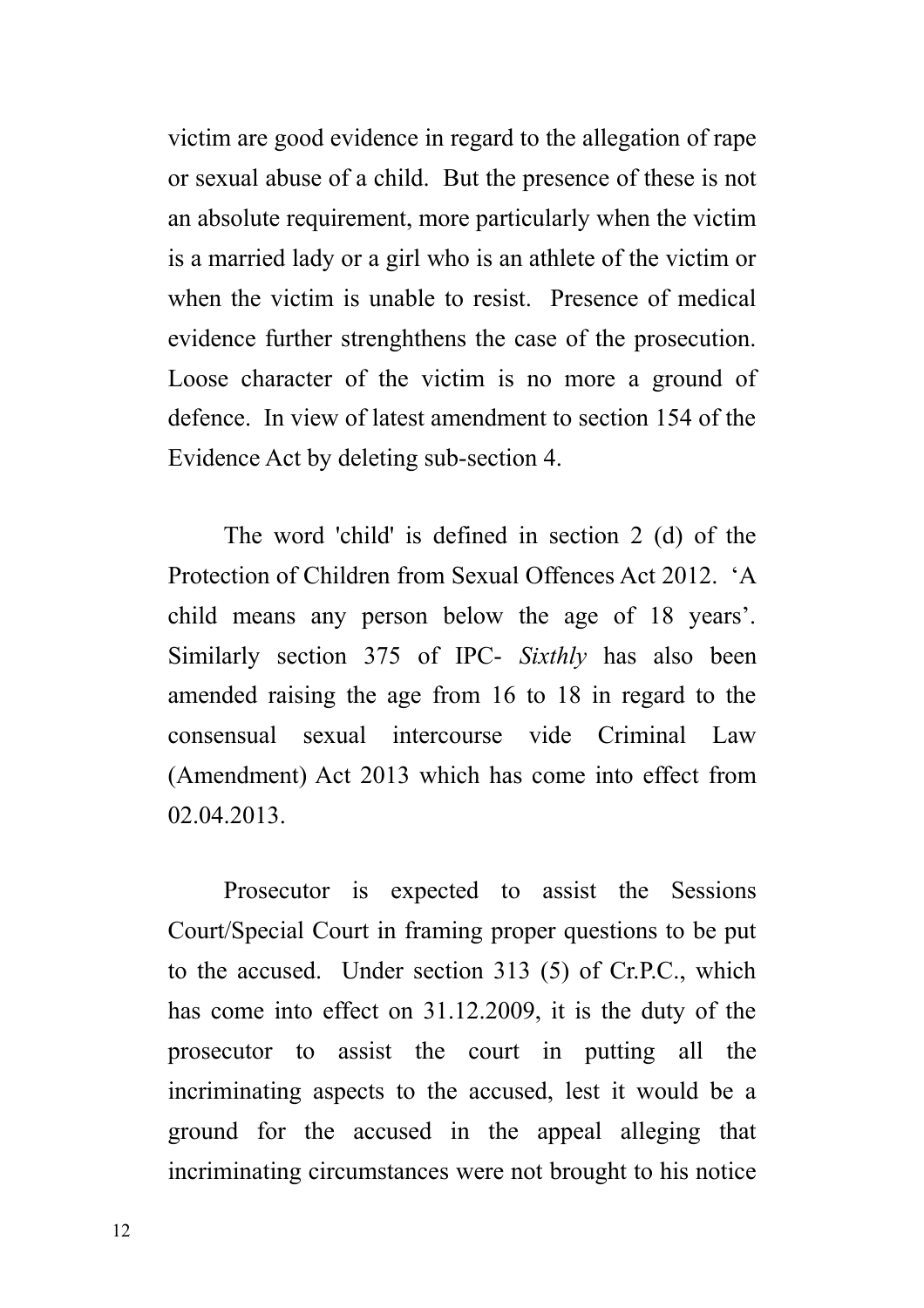at the time of examination of the witness under section 313 of  $CrPC$ .

Many a times it will be argued that there are several lacunae in the investigation conduced by the prosecution. Just because investigation in a case of rape or sexual abuse of a child is not proper or that the investigating officer was not diligent, it alone cannot be a ground to disregard the testimony of the prosecutrix in a case of rape or sexual abuse of a child. In Gurmit Singh's case reported in AIR 1996 SC 1393, the victim had not said anything about the rape to her friends, but had narrated about the incident only to her mother that too after reaching home. The conduct of the victim was found to be natural and it was held that her evidence was not to be doubted on the ground that she did not complain either to her lady teachers or to her girl friends.

It is in this regard, section 6 of the Evidence Act which deals with res-geste is to be considered in proper perspective. Section 6 is an exception to the rule of admissibility of hearsay evidence. For bringing hearsay evidence within the ambit of Section 6 of the Evidence Act, it must be almost contemporaneous with the acts and there should not be an interval which would allow fabrication.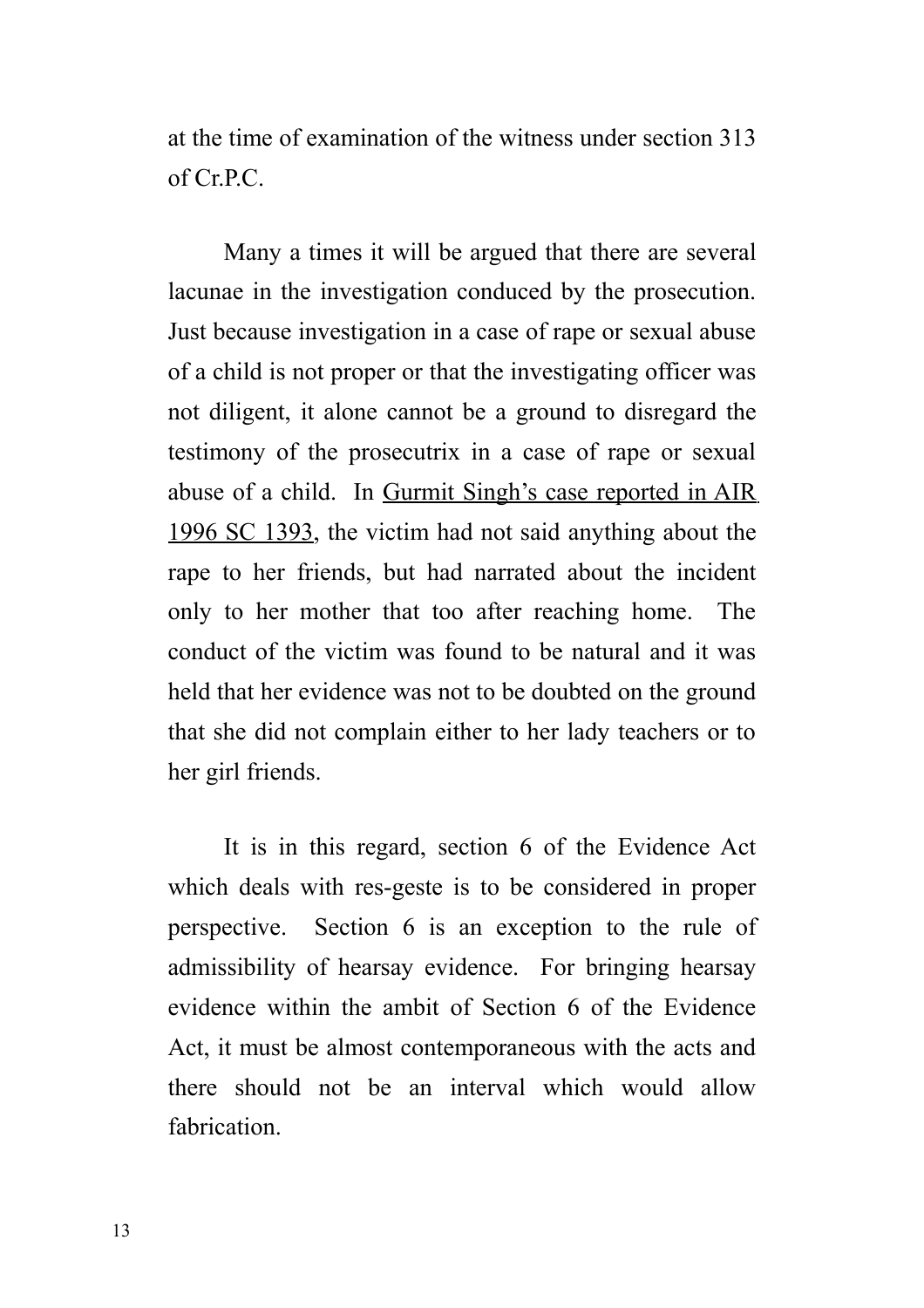#### **TRIAL:**

Rape or sexual abuse of a child is the worst form of violence that can be committed against a woman or a child. Sessions Judges dealing with rape cases are expected to be sensitized about the various intricacies involved in a case of this nature. Tendering evidence by the parties to the allegations is the process by which truth will be known. Hence recording of evidence, oral as well as documentary, is the most vital function of the trial judge and would occupy major portion of the time of the court every day. The judge is not only expected to know about the law dealing with the case of rape or sexual abuse of a child but also with various provisions of the Criminal Procedure Code with regard to the manner in which the trial is to be conducted and the relevant provisions of the Evidence Act.

Section 118 of the Evidence Act provides that all persons shall be competent to testify unless the court considers that they are prevented from the questions put to them, or from giving rational answers of those questions, by tender years, extreme old age, disease, whether of body or mind. Section 135 of the Evidence Act deals with the order of production and examination of witnesses as there is no specific provision in Cr.P.C. regarding the order and production of examination of witnesses in a criminal case.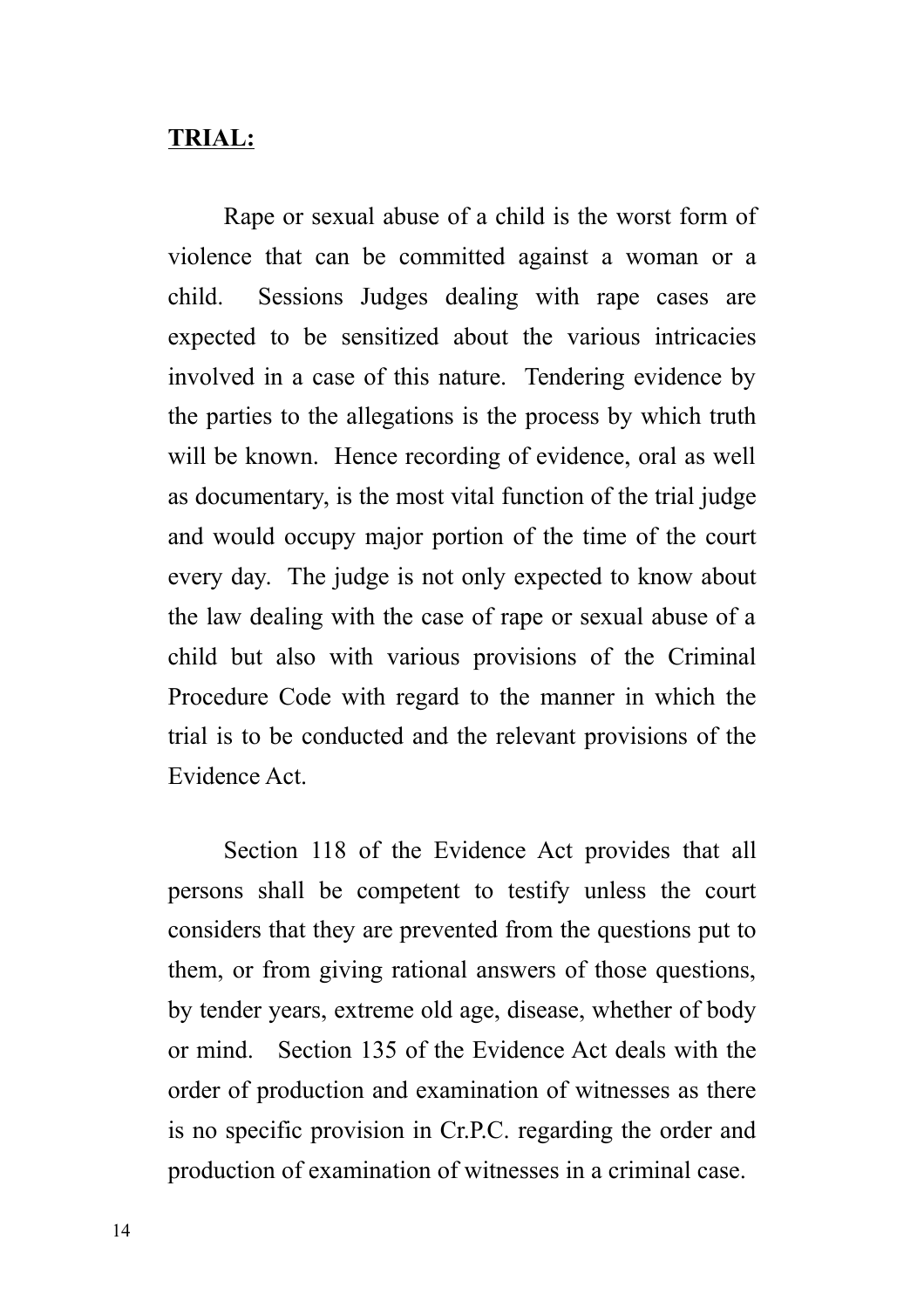The Special Court constituted under section 28 of this Act provides for trying offences u/s 67-B of the Information Technology Act. This is a special feature under this Act so as to take up matters pertaining to the publication or transmission or sexually explicit material depicting children in any act or conduct or manner or facilitating abuse of children online.

A Special Court dealing with child who is sexually abused, will take cognizance of the offence as there is no procedure for committal to it for trial under section 209 of Cr.P.C. section 33 of the Act deals with the manner in which the evidence of the sexually abused child must be recorded. It is the duty of the Special Court to permit frequent breaks to the child during the trial and to create and a child-friendly atmosphere by allowing a family member or a guardian or a friend or relative in whom the child has trust or confidence, to be present in the court. It is expected of the Special Court to avoid aggressive questioning or character assassination of the child by the counsel for the accused. It must ensure that the dignity of the child is maintained at any cost. The identity of the child should not be disclosed at any time during the course of investigation or trial unless the Special Court may permit such disclosure of identity that too on reasons being recorded.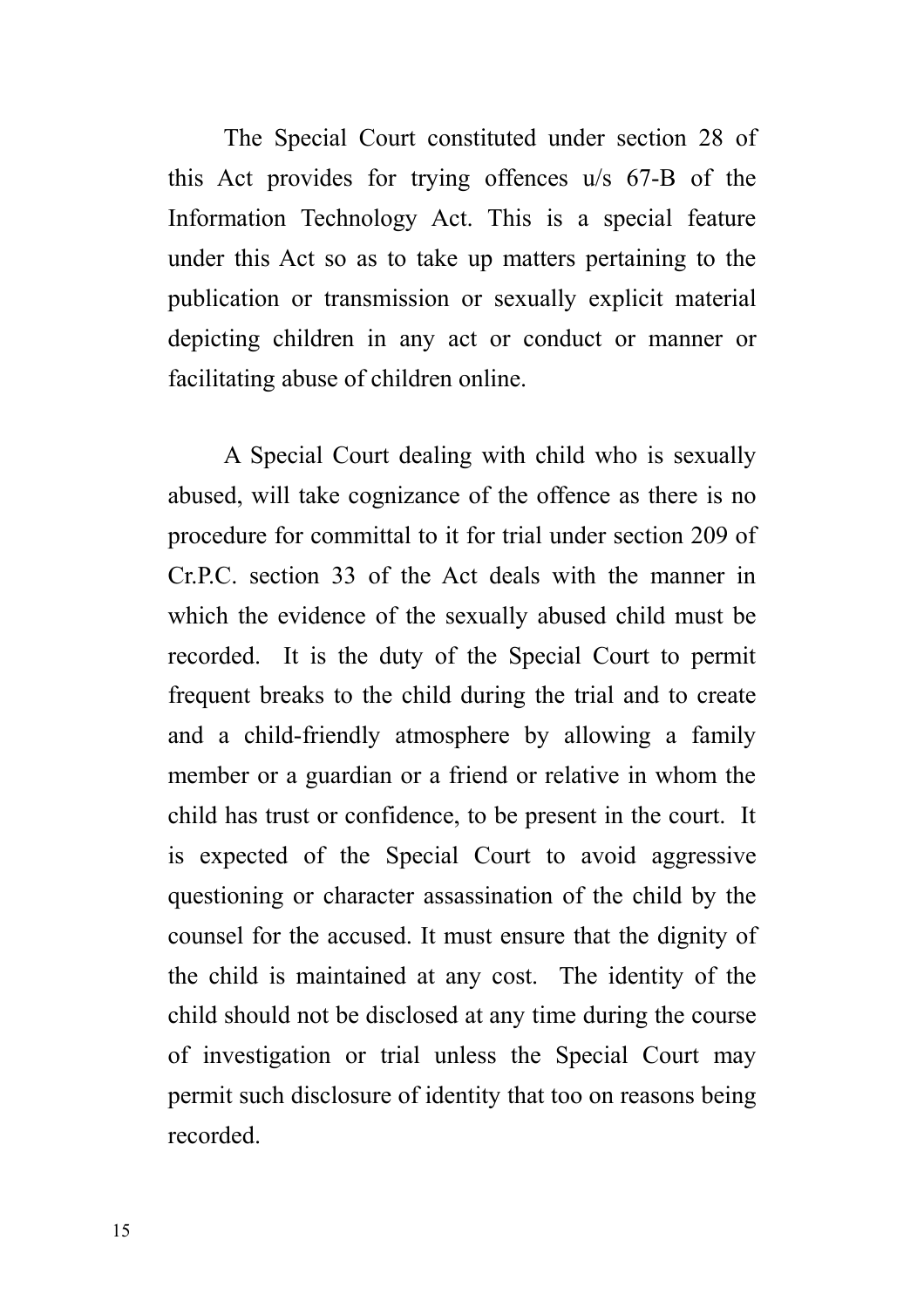Whenever any question arises as to the age of the accused, the special court will have to determine the age of the accused by recording reasons in writing and such finding will not become invalid by any subsequent proof that the age of a person as determined by the Special Court under sub section 2 of section 34 was not the correct age of the person.

It is mandatory for the Special court to record the entire evidence of child within a period of 30 days from the date of taking cognizance of the offence and the entire trial is to be concluded within a period of 1 year from the date of taking cognizance of offence, under section 35 (1) and (2) of the Act. As per section 36 the special court should ensure that the child is not exposed in any way to the accused at the time of recording the evidence except ensuring that the accused is in a position to the hear the statement of the child and could communicate with the accused. The entire trial under this Act will have to be held *in-camera.* The Special Court has the power to record the evidence of child in any place other than the court after forming a prior opinion to that effect as per section 284 of Cr.P.C. The Special Court has the power to take the assistance of a translator or an interpreter having such qualifications and experience and if the child has any mental or physical disability, the special court may taken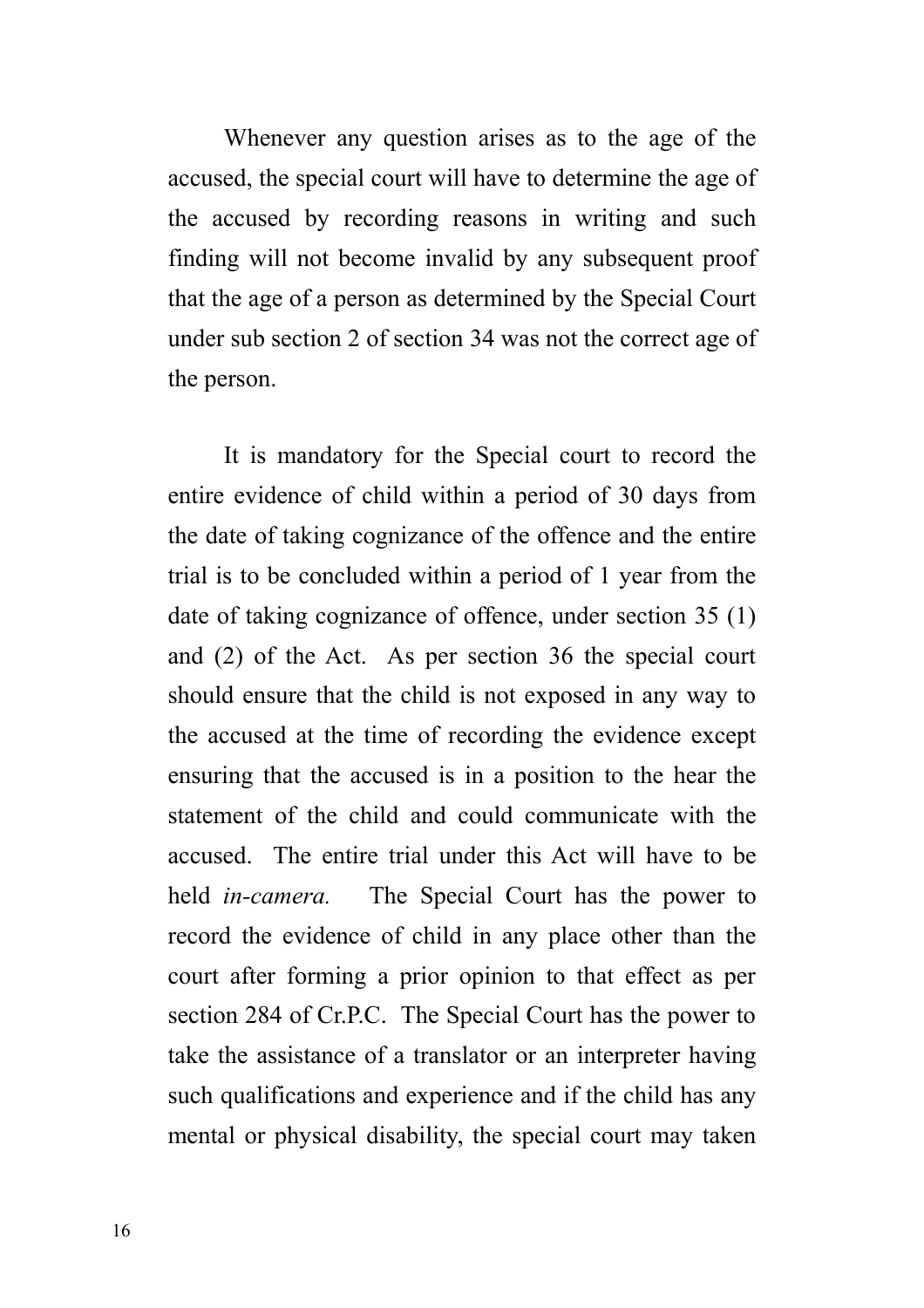the assistance the special educator or any person familiar with the manner of communication of the child, as per section 38 of the act.

The sexually abused child has the right to take the assistance of a legal counsel of her choice and if the family members are the guardian of the child are unable to afford a legal counsel, it is the duty of the court to provide a competent lawyer from the panel of Legal Services Authority.

The judge is expected to properly prepare before commencing the recording of evidence in open Court. Proper charge has to be framed before the Trial commences since charge is the foundation of a criminal trial. Before framing of charge, the learned judge is expected to look into as to whether the Investigating Agency has produced all the documents that are referred to in the charge sheet. The learned judge is expected to make sure that all the material objects referred to in the final report are placed before the Court. If there are valuables kept in the treasury box, then they are to be secured at the earliest. If the valuables are already returned to the interim custody of the party or parties, the respective witnesses should be intimated well in advance to produce the valuables given to their interim custody for purpose of identification of the same by the witnesses.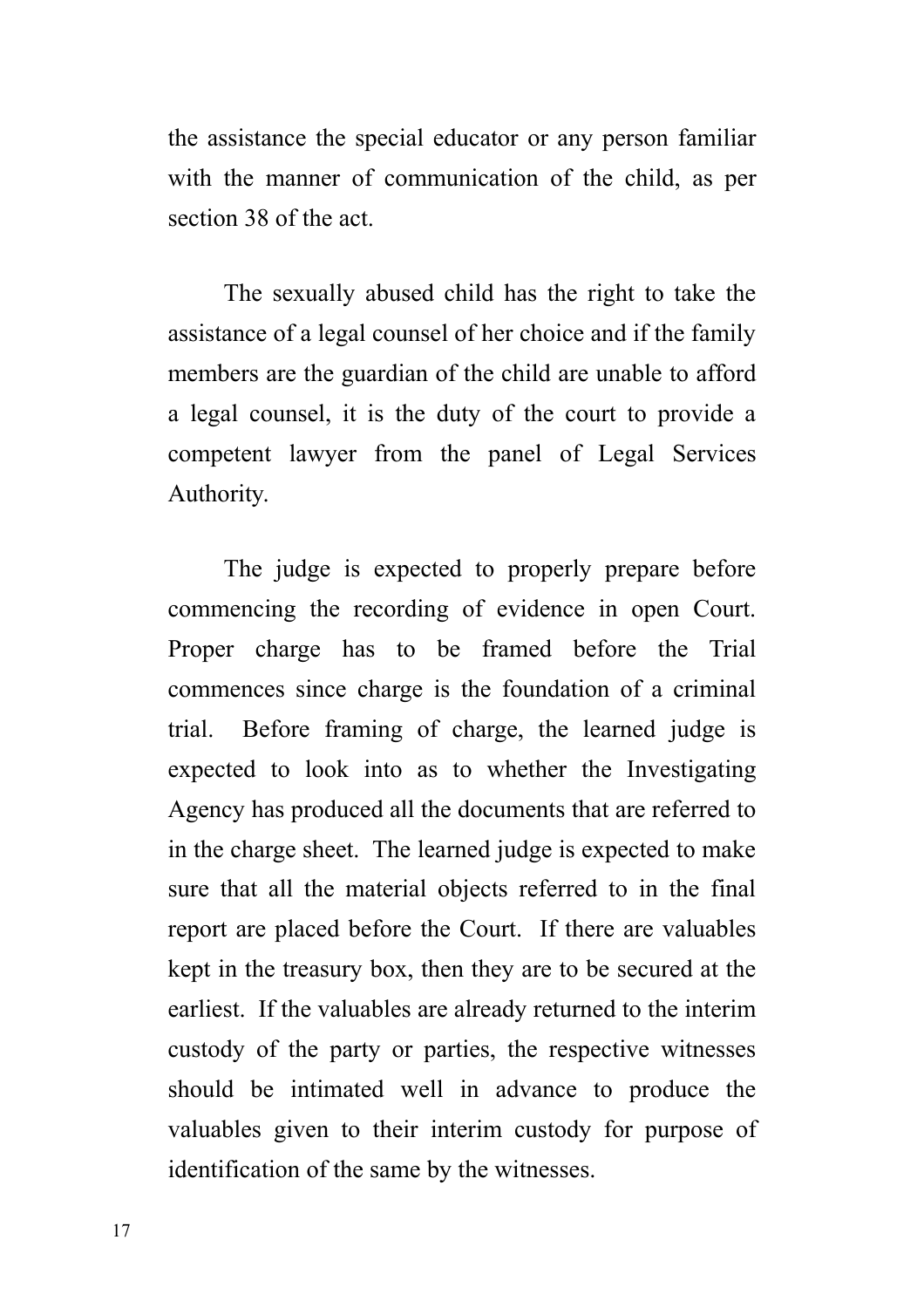Administration of oath as per the Oaths Act is sine qua non before the witness is asked to tender evidence. When the witness steps into the witness box to give the evidence, the first duty of the judge is to administer oath in accordance with the Oaths Act, 1969. When the witness gives evidence in a language not understood by the Court or parties , an interpreter who knows the language of both, has to be appointed by the Court for purposes of interpreting to the witness, questions put and evidence given by witness. The form of oath to be administered to the witness and the interpreter is found incorporated in the schedule to the Oaths Act.

#### **ADMINISTRING OATH TO A CHILD WITNESS**

(i) A child under the age of 12 years should not be administered oath if the Court is of the opinion that it does not understand the meaning of oath or affirmation even if the child witness understands the duty to speak the truth (vide section 4(1) of the Oaths Act). To know whether the child witness understands the implications of oath, the Judge has first to put questions to the child whether he/she understands what is meant by oath and further ask what the consequences would be of not speaking the truth after taking oath. For example, if the child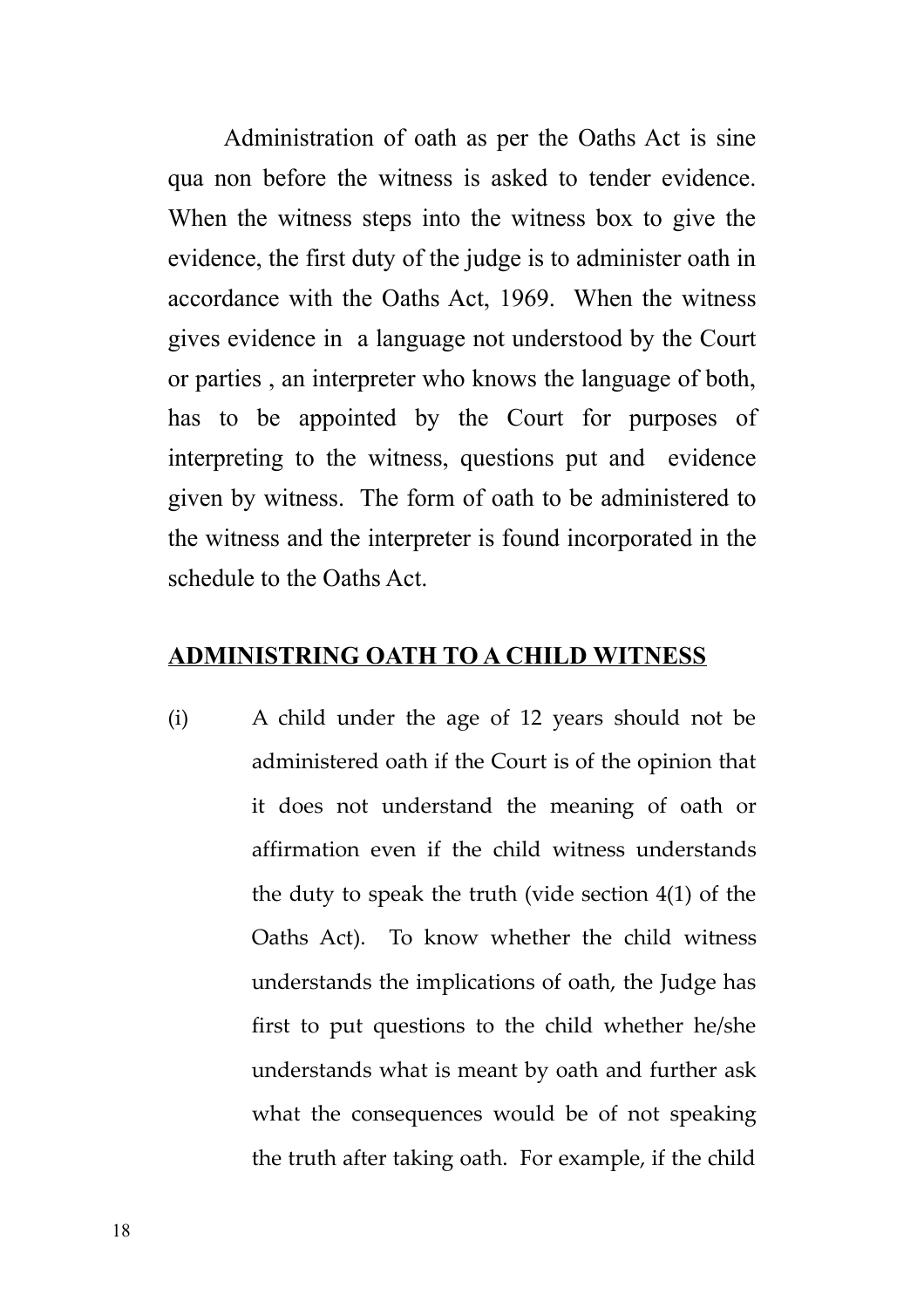answer that it would invite god's wrath or it is a sin to lie or that it knows it is wrong to tell a lie, the Court can conclude that the child understands the implications of oath and proceed to administer the oath to the child witness. Even otherwise if the court is satisfied that the child understands that it has a duty to speak the truth, its evidence can be recorded.

(ii) The judge should make a brief record of the preliminary steps taken as stated above and his opinion as to why oath is or is not administered, in the deposition sheet. The Judge should thereafter proceed to record the evidence of the child. The obligation of the child witness to speak the truth is not in any way minimized. The manner in which the child witness gives evidence should be carefully observed by the Judge to find out whether it is tutored and make a record of the same. The likelihood of the Child witness being tutored is a factor that the Judge has to take into consideration in appreciating its evidence. It is the duty of the Court to observe the child witness carefully and if the Court feels that the manner in which the deposition is given is parrot like repetition of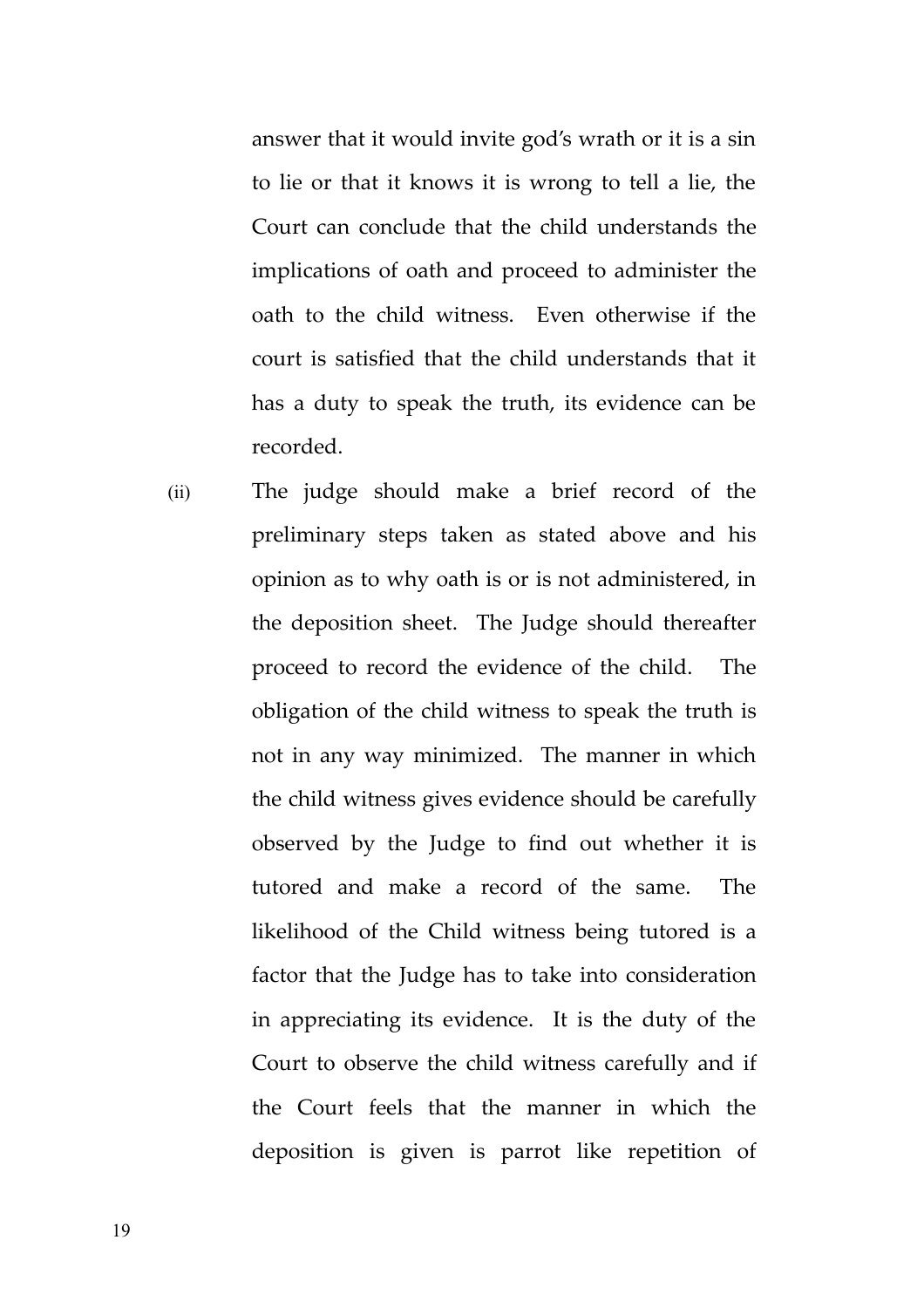whatsoever is tutored, the Court should make a note of such demeanour. The Court should carefully observe if any one accompanying it tries to make signs or gestures to influence the witness and take immediate steps to prevent the same. The Court should make a record of the same in the deposition, which it can be taken into account while assessing the evidence of the child witness. Once the Court is satisfied that the child is speaking the truth, it can rest is decision entirely on such evidence even if the child is a sole witness. The evidence of a single child witness is enough to sustain a conviction in a criminal case if it is trustworthy and inspires confidence as a truthful witness even when there is no witness to corroborate it.

(ii) In the case of *Rameshwar S/o Kalyan Singh v. The State of Rajasthan* **AIR 1952 SUPREME COURT 54 (**SAIYID FAZL ALI AND VIVIAN BOSE, JJ.) it is observed as follows:

*(A)Oaths Act (10 of 1873), S.5, S.13 – Evidence Act (1 of 1872), S.118 – OATH – EVIDENCE – Evidence of a child – Omission to certify understanding duty to speak truth – Effect on admissibility of evidence.*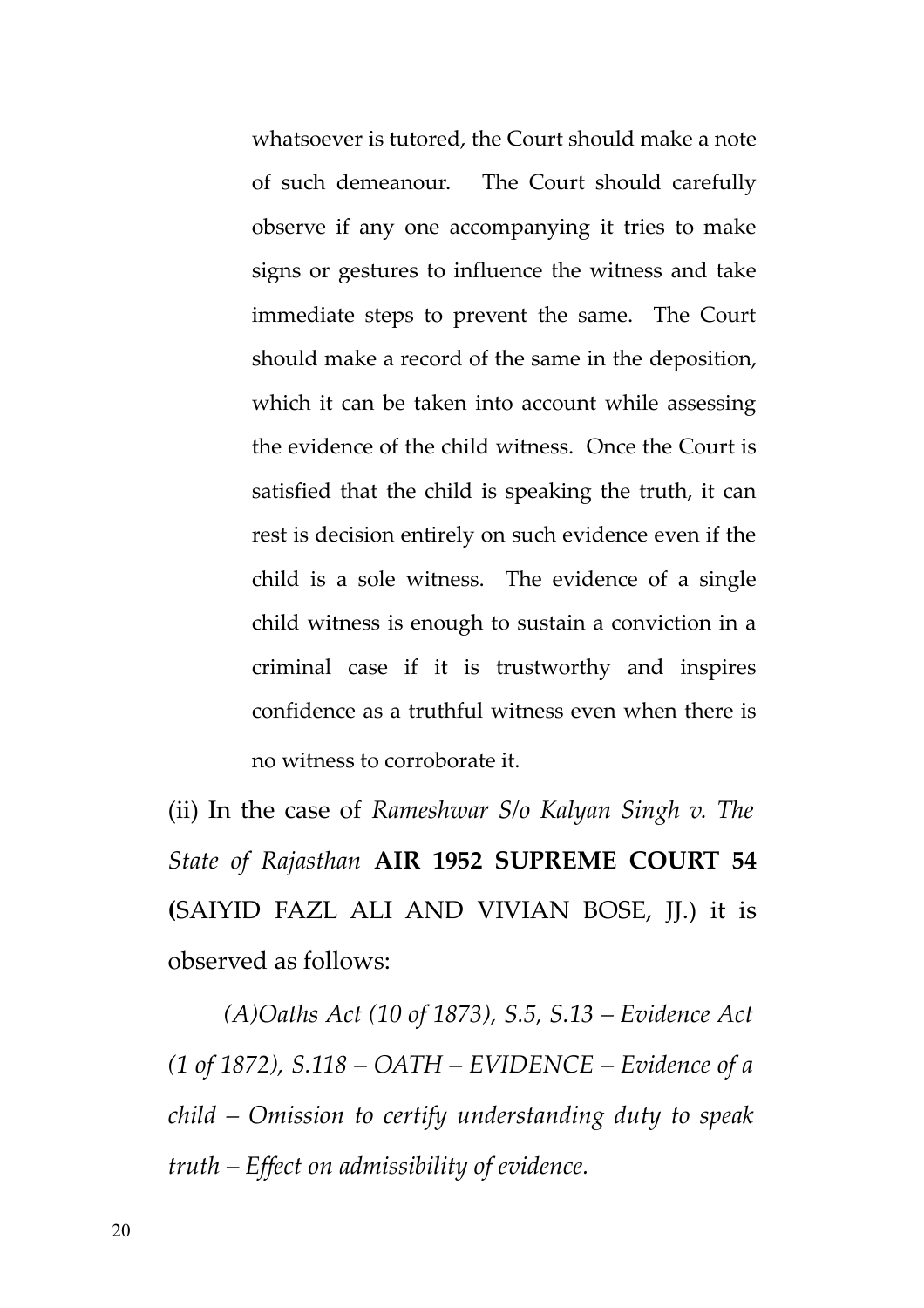*A Judge who recorded the statement of a girl of seven or eight years certified that she did not understand the sanctity of an oath and accordingly he did not administer one to her. He, however, did not certify that the child understood the duty of speaking the truth. The question was whether this omission rendered her evidence inadmissible.* 

*Held, (1) An omission to administer, an oath, even to an adult, goes only to the credibility of the witness and not his competency. The question of competency is dealt with in S.118, Evidence Act. The Oaths Act does not deal with competency and under S.13 of that Act omission to take oath does not affect the admissibility of the evidence. It therefore follows that the irregularity in question cannot affect the admissibility of the evidence of the girl: A.I.R. (33) 1946 P.C. 3, Rel. on.*

*2. It is, however, desirable that Judges and Magistrates should always record their opinion that the child understands the duty of speaking the truth and state*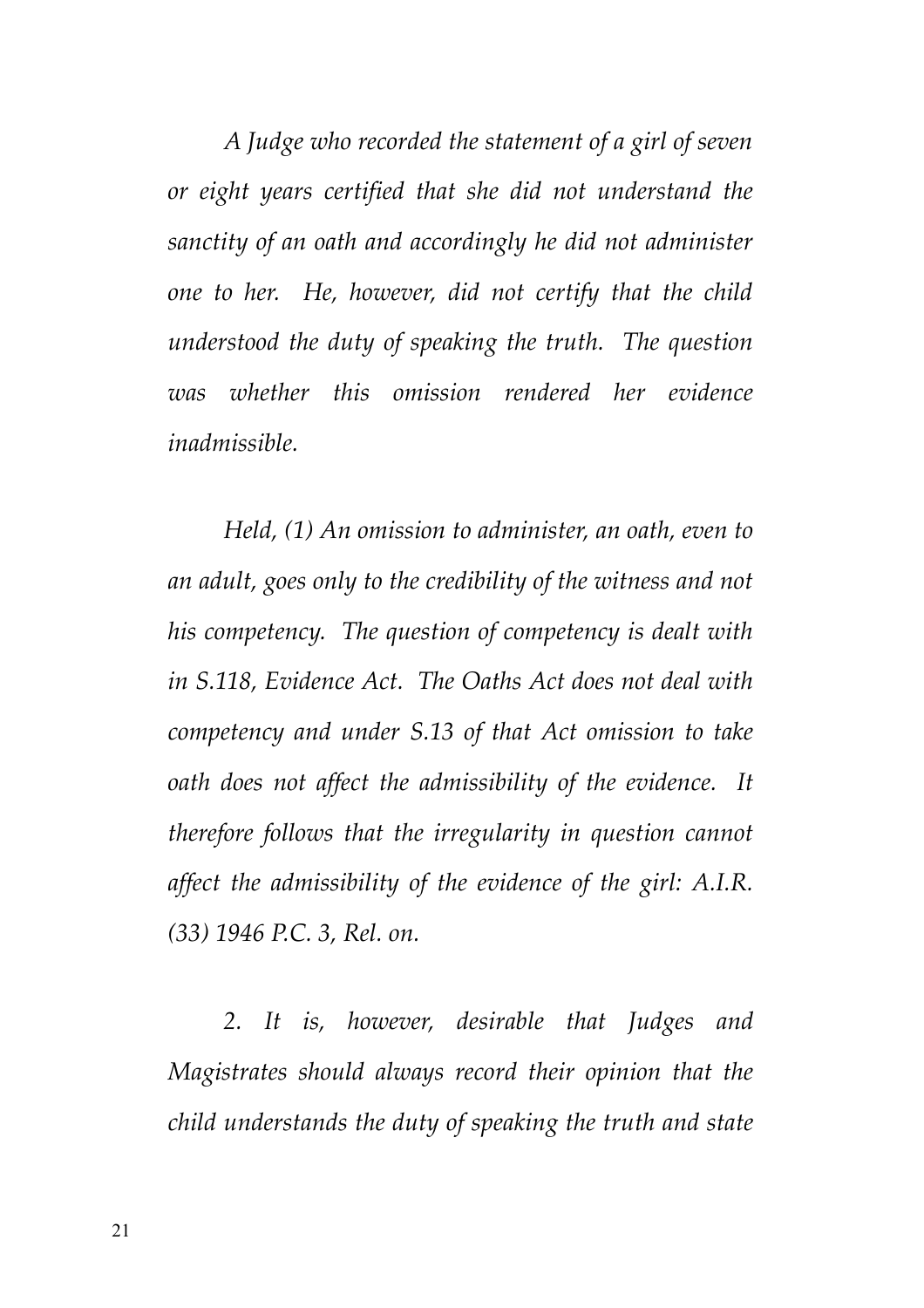*why they think that, otherwise the credibility of the witness may be seriously affected, so much so, that in some cases it may be necessary to reject the evidence altogether.*

#### **COURT'S DUTY TOWARDS THE WITNESS:**

The witness who is characterized as "Eyes and ears of the Court" should be treated with utmost courtesy and should be offered a seat in the witness box. The witness should be protected from bullying or browbeating counsel, as the composure of the witness may be affected by such high handed methods. The court has a duty to see that the questions put to the witness are intelligible to the witness and should relate to fact, the answer for which is expected from him. When complex questions tend to confuse the witness, the court should ensure that such confusing questions are not put to the witness. Lady witnesses should be invariably offered seats in the witness box and counsel should not be allowed to stand close to the witness which may have an intimidating effect on her. Inferences from facts should not be allowed to be put to the witness as it is essentially in the realm of appreciation of evidence. Questions to elicit the recitals of the documents already admitted in evidence should not be allowed to be put to the witness as the recitals can be ready by anybody including the Court.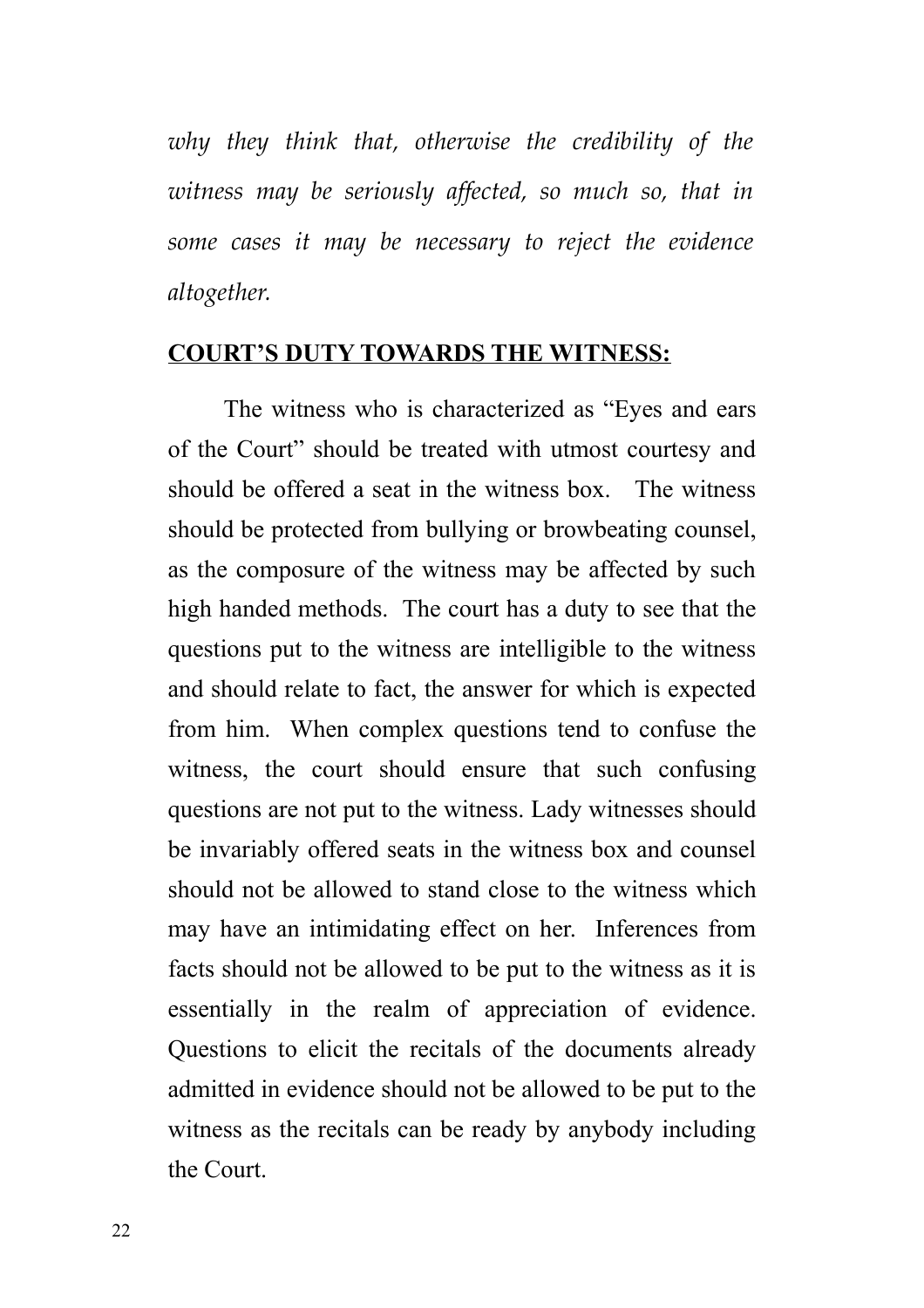Some useful tips to be kept in mind while recording evidence are found in the report of the Committee on Induction Training Module for Civil Judges prepared by the Committee consisting of Hon'ble Dr. Justice Sri. V.S. Malimath are reproduced below:

#### **SOME USEFUL TIPS IN RECORDING EVIDENCE:**

While recording evidence a Judge will be confronted with several complex situations for which no solution/guidance will be available from the law books. He cannot postpone the process of recording of evidence to find a solution. Hence the judge has to keep his reflexes geared up to face such situations boldly and effectively. The following are some of the useful tips for the Judge to bear in mind:-

- 1) The judge is bound to receive all the evidence tendered unless the object is to impede or obstruct the ends of justice. Failure to hear material witness amounts to denial of fair trial.
- 2) The Court has discretion to direct the exclusion of witnesses from the court room while the testimony of other witnesses is being given.
- 3) The court has inherent power to regulate its business or to make any order for the ends of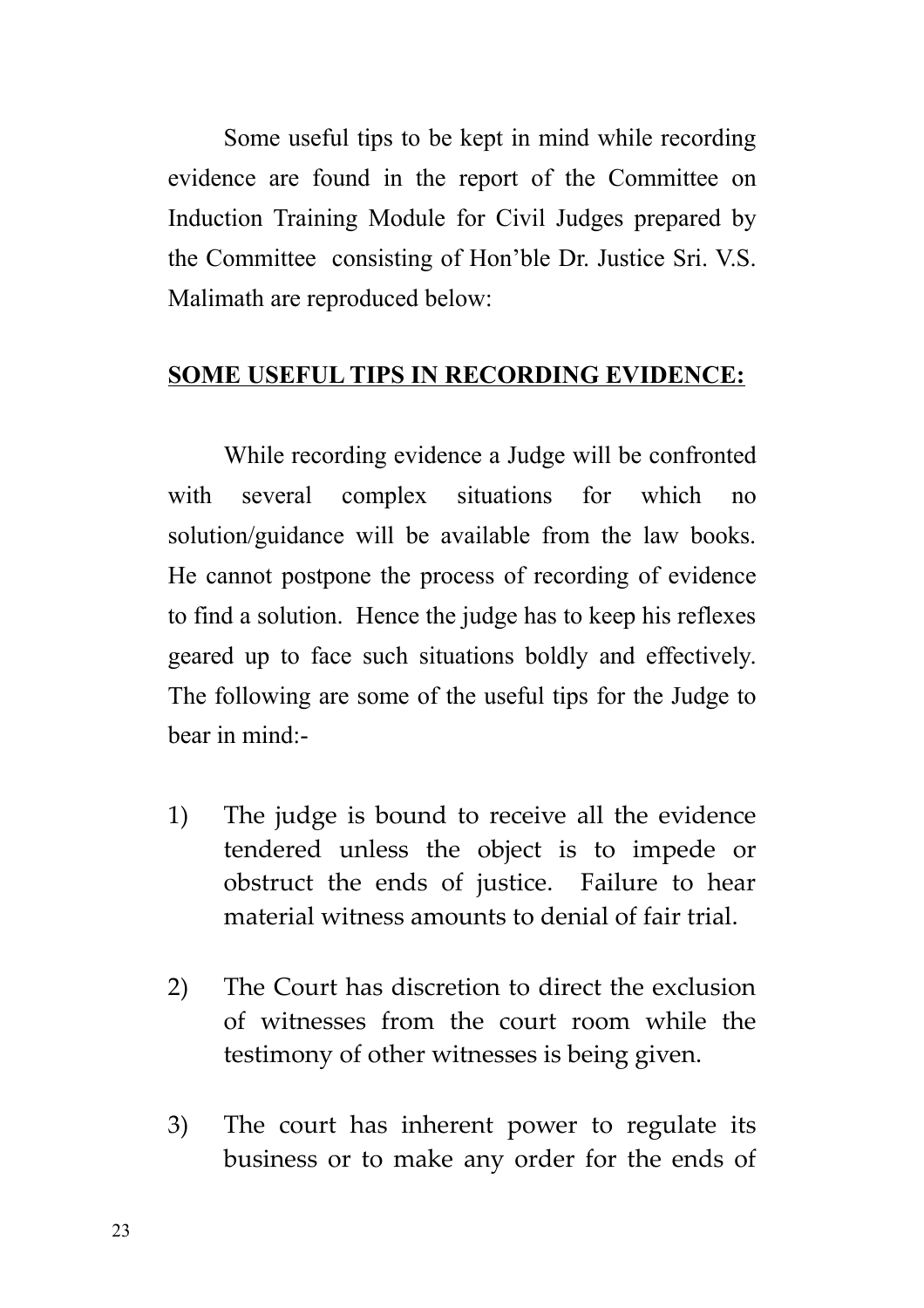justice. Therefore, the Court should order the witness who has to give evidence should be present when the deposition of other witnesses is being recorded.

- 4) It is a fair course to keep witnesses of both the sides out of Court hall and only the parties remaining present in the Court during recording of evidence of witnesses.
- 5) The cross examiner must not be allowed to bully or take unfair advantage of the witness.
- 6) The court has power to ask any question to a witness at any time in the interest of justice.
- 7) It must be remembered that witnesses attend the Court to discharge sacred duty of rendering aid to justice. They are, therefore, entitled to be treated with respect and it is for the judge to see that they feel confident and relaxed in the court hall. **AIR 1981 SC page 1036 (Ram Chander v. The State of Haryana)** wherein it is observed:-

*"To be an effective instrument in dispensing justice, the presiding judge must cease to be a spectator and a mere recording machine. He must become a participant in the trial by evincing intelligent active interest"*

8) That the counsel for the parties is mainly interested in conducting the trial to secure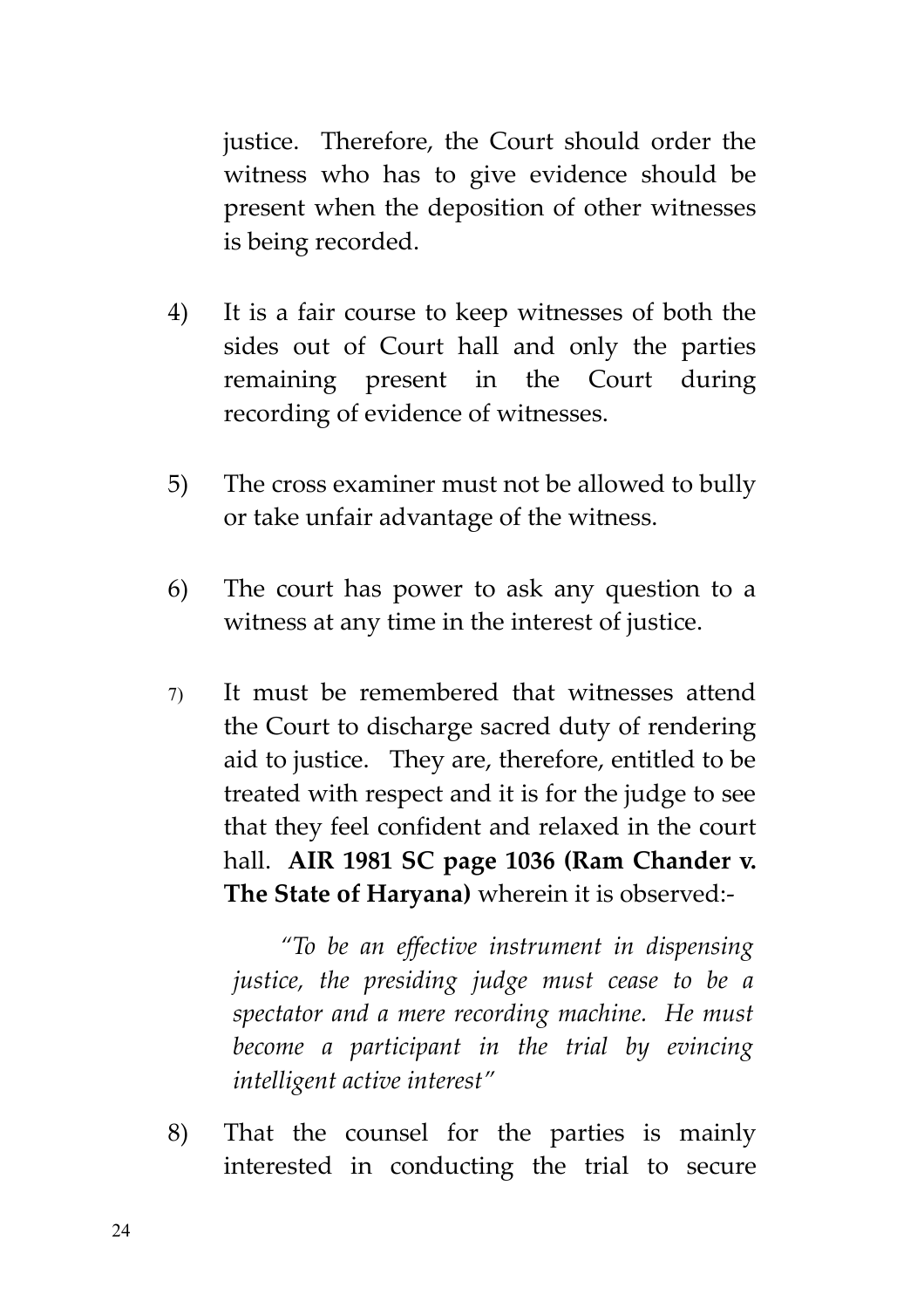success for his client is understandable. But the obligation of the presiding judge is to conduct the proceedings for achieving the dual objectives - search for truth and rendering a just decision expeditiously. However sensitive the subject matter of the trial may be, the court room is no place for play of passions, emotions and display of surcharged enthusiasm.

9) Some times an advocate may put complex questions in order to confuse the witness and to somehow get a favourable answer. If an answer unfavourable to his client comes from the witness, he may resort to bullying the witness to secure a favourable answer. In such a situation the Judge should be firm and record the actual answer given by the witness.

Section 280 of Cr.P.C. provides to record the demeanour of witness. This demeanour of witnesses will be of more relevance in a serious offence of rape as the victim will be in a state of shock due to the trauma caused at the time of the offence.

The witness may be little hesitant while speaking about the heinous crime that was committed on her. Some defence counsel adopt the strategy of continual questioning of the prosecutrix as to the details of the rape. In such an evidence, the victim is required to repeat again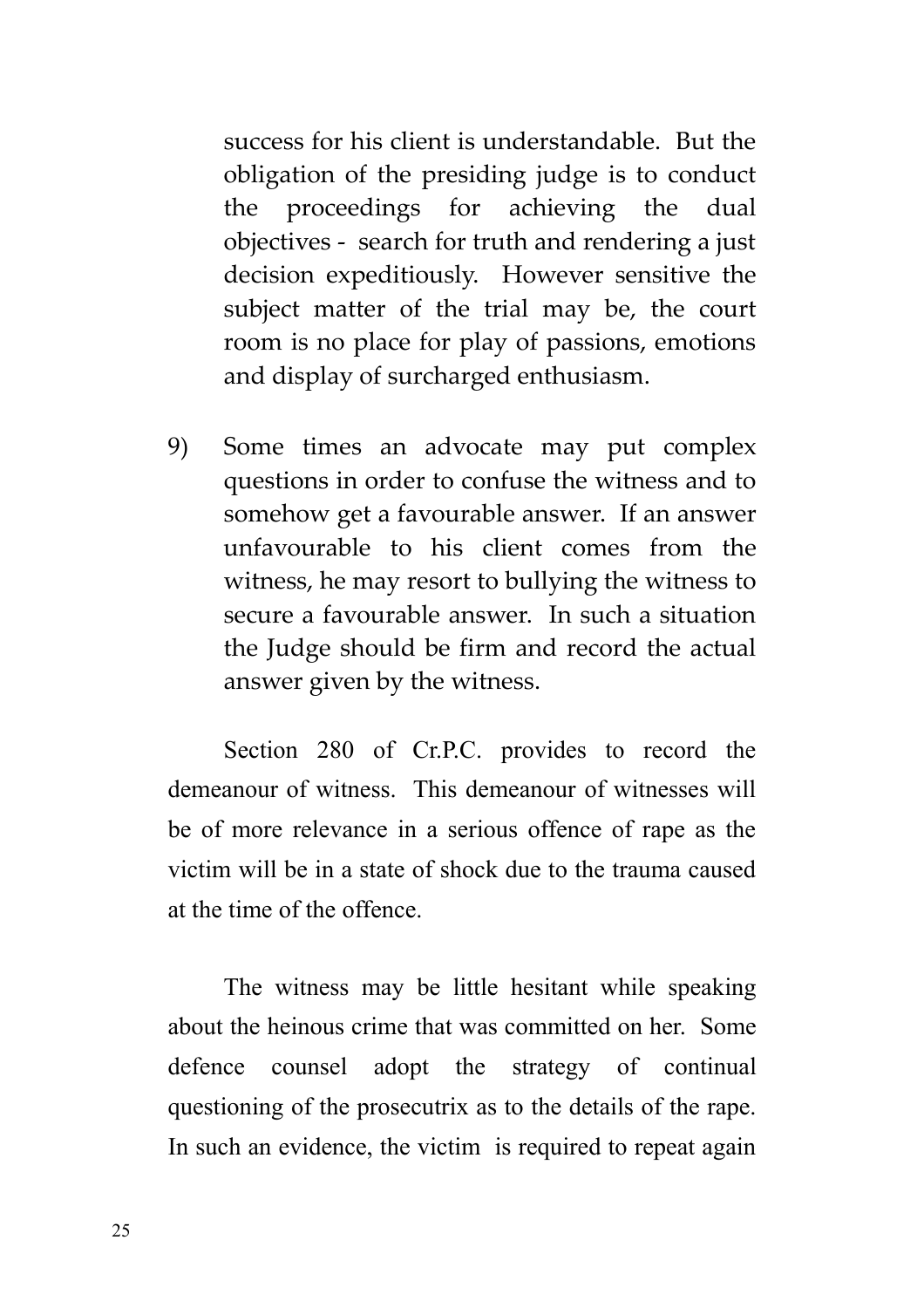and again the details of the rape incident not so much as to bring out the facts on record or to test her credibility, but to test her story for inconsistencies with a view to attempt to twist the interpretation of the events given by her so as to make them appear inconsistent with her allegations. The Court, therefore, should not sit as a silent spectator while the victim of the crime is being cross-examined by the defence. Court is expected to effectively control the recording of evidence in the Court. While, every latitude should be given to the defence to test the veracity of the prosecutrix and the credibility of her version through cross examination, the court must also ensure that cross examination is not made a means of harassment or causing humiliation to the victim of crime. (See Para 16, 21, and 22 of Gurmit Singh's case).

#### **DAY TO DAY TRIAL U/S 309 OF CR.P.C.**

As per first proviso to Sec. 376 mandates, the Session Court dealing with the case of rape punishable under Sec. 376 and 376 (A) to (D) of IPC must complete the proceedings within a period of two months from the date of commencement of examination of the witness. The Hon'ble Apex Court in Akil @ Javed Vs. State NCT Delhi (Crl. A. 1735) 09 dated 6.12.2012 has again held that trial in all criminal cases should be held on day-to-day basis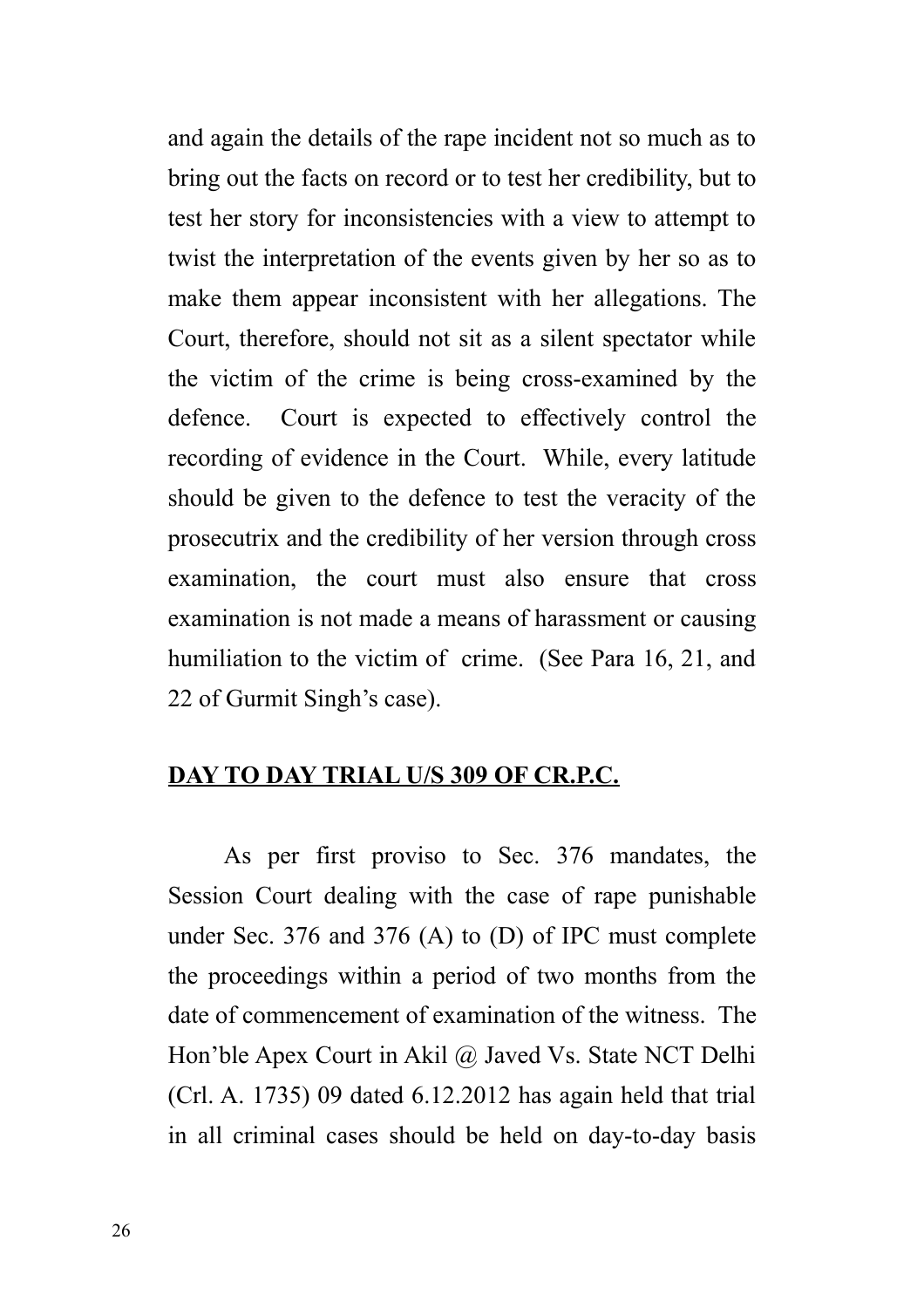and if there is any deviation from the mandatory provision to Sec. 309 of Cr.P.C., it would be a serious lapse and would be dealt on the administrative side by the High Court. Therefore, it is mandatory that the trial should be held on a day to day basis.

Examination of JMFC as a witness for the Special Court JMFC who has recorded the statement of the victim U/s 164 of Cr.P.C should not be summoned as a witness since such a statement is a public document as per Section 80 of Evidence Act. Hence it doesnot require any formal evidence (Ref paragraph - 5 of **1981 (2) SCC 224 Madi Ganga Vs. State of Orissa** and paragraph 12 of **2003 Crl.LJ 3252 Guruvindapalli Anna Rao & Others Vs. State of Andhra Pradesh).**

Section 33 of POCSO Act mandates that the Special Court shall create a child friendly atmosphere while recording the evidence and such evidence is to be recorded in camera without giving room for continuous examination. Section 36 of the Act mandates that Court has to take steps to see that the child would not see the accused at the time of testifying.

#### **EXAMINATION OF THE ACCUSED**

Section 313 of Cr.P.C. provides for examination of the accused after the conclusion of the evidence on behalf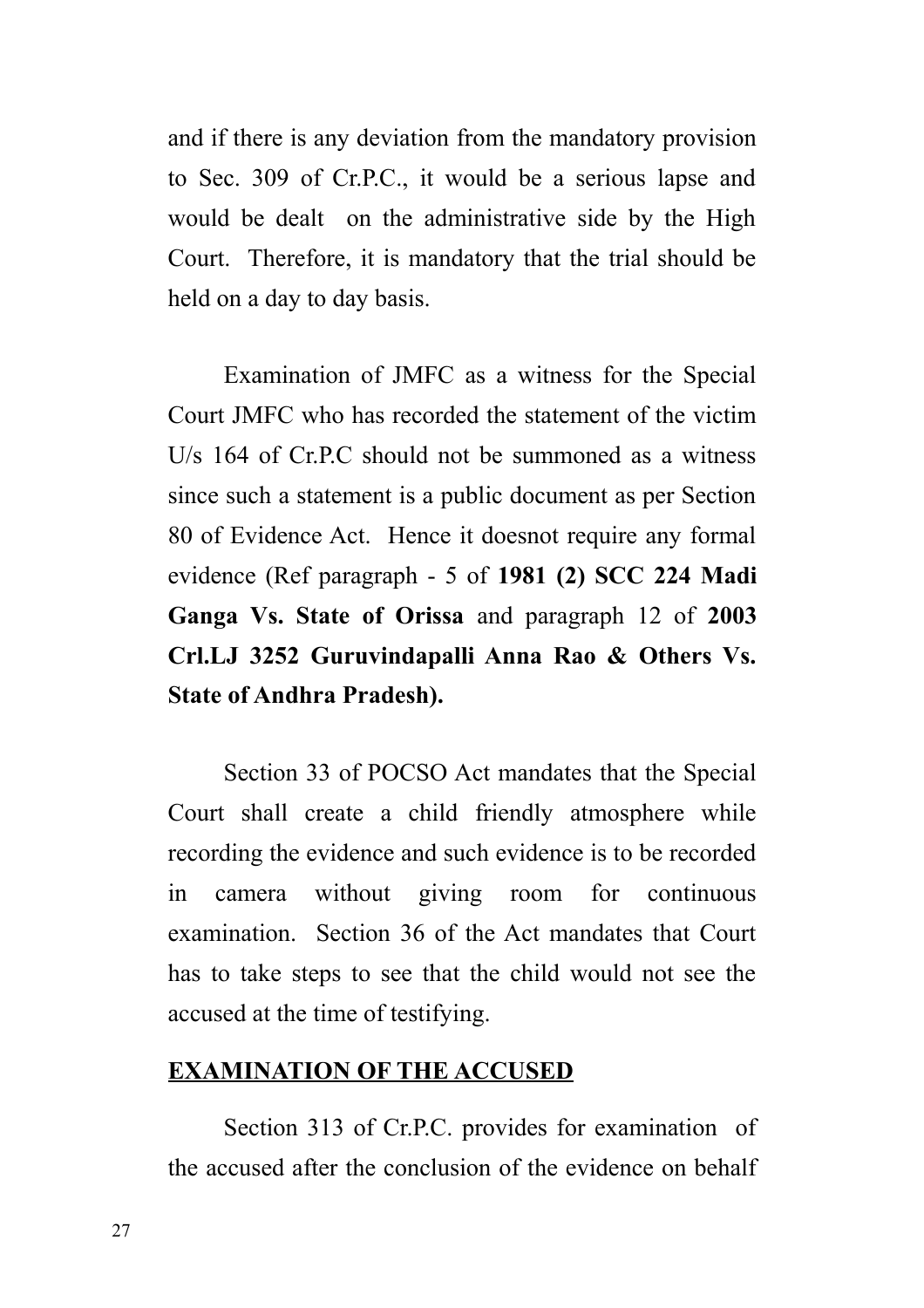of the prosecution. This provides an opportunity for the accused to explain the incriminating circumstances put to him under Sec. 313 of Cr.P.C. The Court can also take the assistance of the Special Public Prosecutor and the learned advocate appearing for the accused while preparing the questions to be put to the accused under Sec. 313 of Cr.P.C. The Court should make all effort to bring out the incriminating aspects in the prosecution case to put to the accused and seek his explanation. It is true that the accused can keep silent when he is examined, but if the accused make statement supporting prosecution case in his examination, such statement can be used against him. (See AIR 2012 SC 1357 – Ramnaresh Vs. State of Chhattisgarh).

#### **MEDICAL & FORENSIC EVIDENCE**

Discovery of spermatozoa in the private part of the victim is not a must to consider it as penetration. Even slight penetration of penis into vagina without rupturing the hymen can constitute rape. (See decisions reported in 1994 (5) SCC P 728 – Narayanamma Vs. State of Karnataka and 1992 (3) SCC P 204 Madan Gopal Kakkad Vs. Naval Dubey). In case of children who are incapable of offering any resistance external mark of violence may not be found. Absence of marks of external injury by itself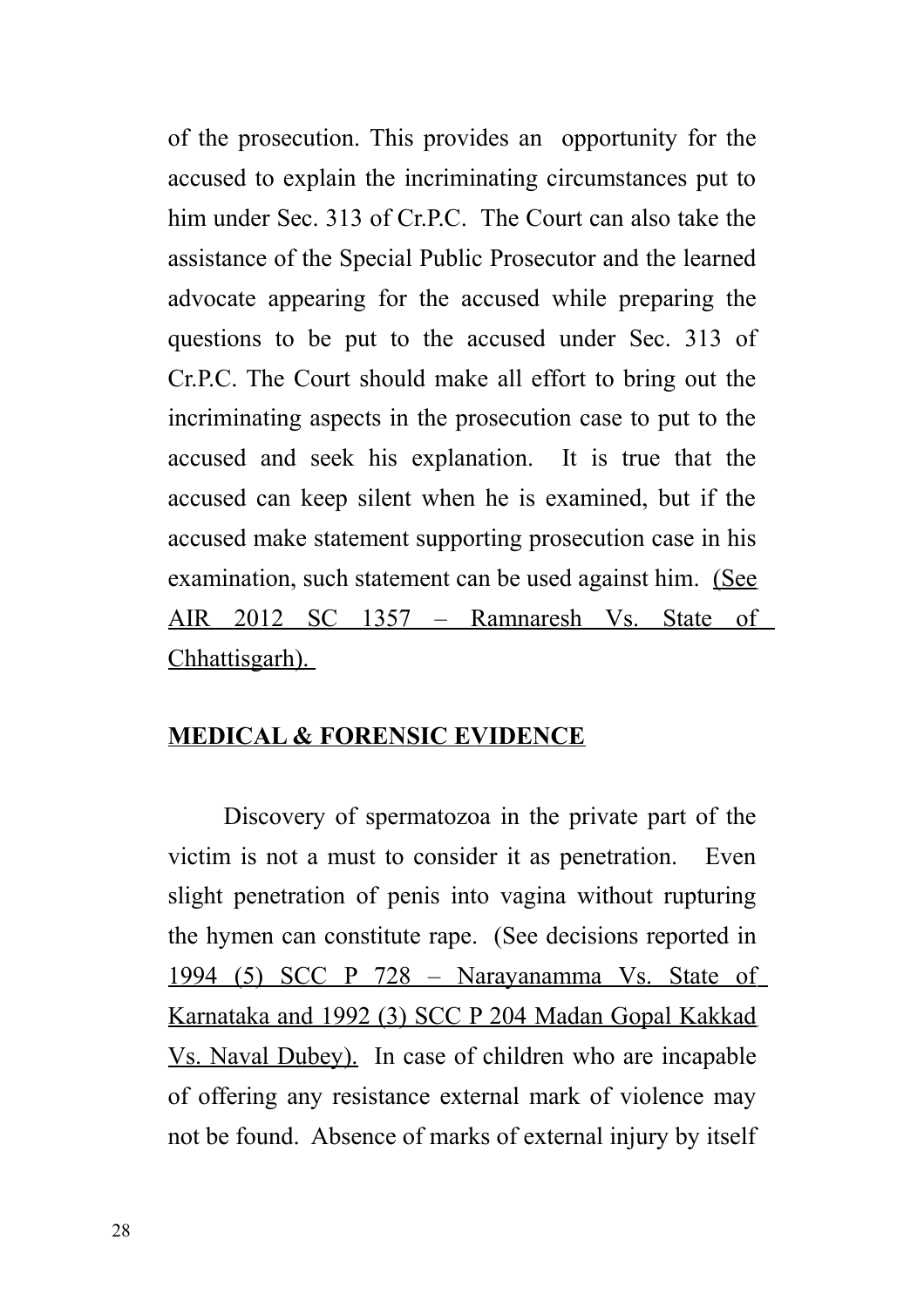does not negate the prosecution case (See Modi's medical jurisprudence  $22<sup>nd</sup>$  Edition P 502 & 509).

#### **PRESUMPTION**

Section 29 of the Act which provides for presumption as to certain offences u/s 3, 5, 9 of this Act is material in the realm of assessment of evidence as the accused is expected to effectively rebut this presumption in case main ingredients are established by the prosecution.

Section 29 of POCSO Act 2012 reads as follows:- "Section 29-Presumption as to certain offences:- Where a person is prosecuted for committing or abetting or attempting to commit any offence under sections 3, 5, 7 and section 9 of this Act, the Special Court shall presume, that such person has committed or abetted or attempted to commit the offence, as the case may be unless the contrary is proved."

On a Main reading of Section 29, it appears that the moment a charge sheet is filed against the accused for offences punishable u/Sections 3,5,7 and 9 of the Act, the accused is to prove that he has not committed any offence alleged against him. It may be construed that the burden is on the accused to prove his innocence and that prosecution may not lead any evidence. Hence it may be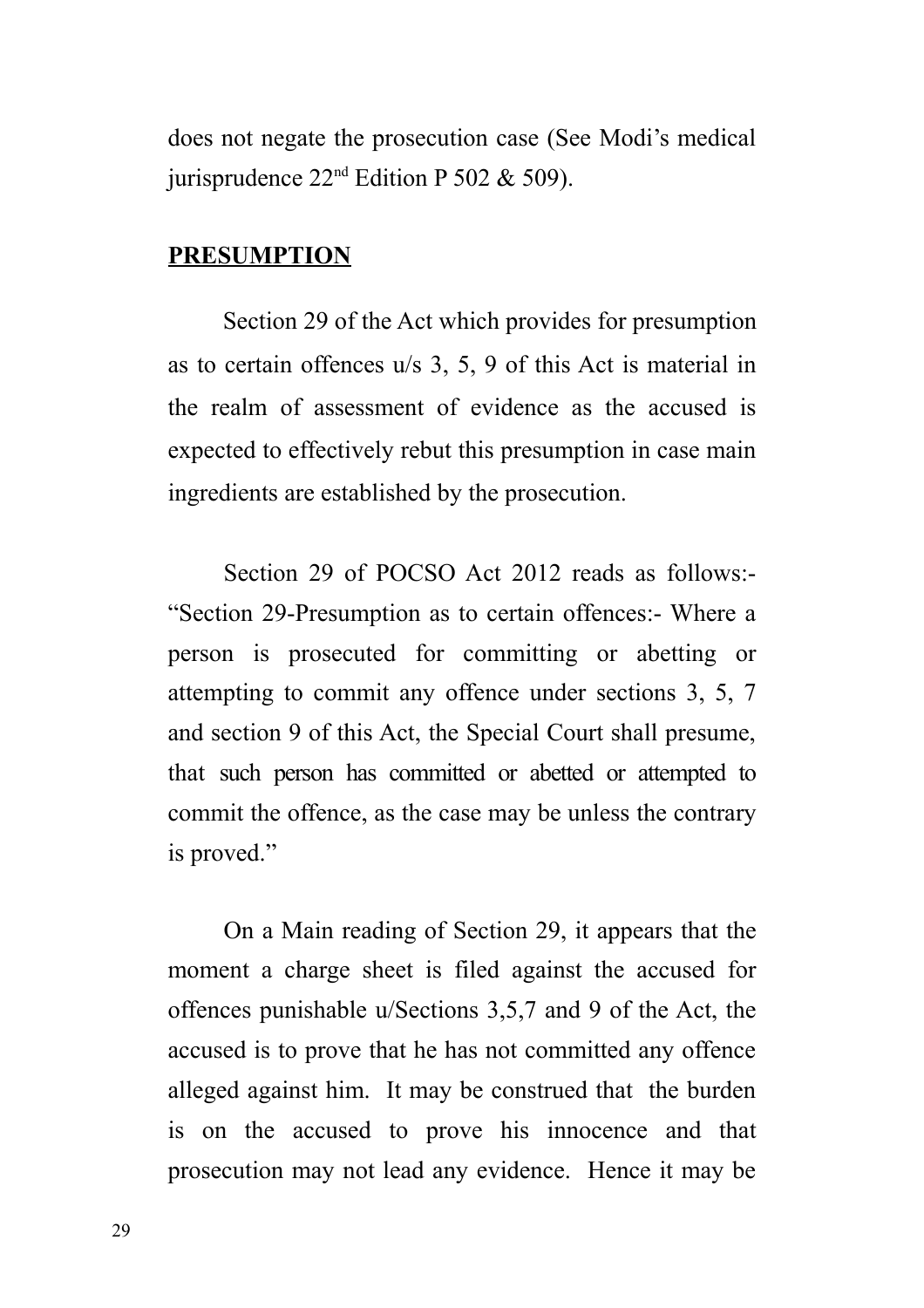argued that S.29 is highly arbitrary and unreasonable and violates the provisions of S.14 and 20(3) of the constitution. While dealing with the analogous Section 8- A from the Dowry Prohibition Act – 1961, full bench of the High Court of Karnataka has held that presumption contemplated U/S 8-A could be directed only after that initial burden for offences punishable U/Sections 3 and 4 of the Dowry Prohibition Act – 1961 is effectively discharged. It is further held that a burden cast upon the accused U/S 8-A could be discharged as the basis of the preponderance of probabilities. The full bench decision is reported in **ILR 1993 Kar 3035 Harikumar Vs. State of Karnataka.**

The analogy of the principles enunciated in the case of Hari kumar is aptly applicable even in regard to S.29 of POCSO Act 2012 as the prosecution is extracted to initially prove that the accused committed a penetrative sexual assault as defined in S.3, or aggravated penetrative sexual assault as per S.5 or a sexual assault as per S.7 of POCSO Act-2012. Relying upon a constituion bench decision in the case of **AIR 1957 SC 877 Babulal Mehta Vs. Collector of Customs, (FB)** of Karnataka High Court has held that S-8A lays down a rule of evidence casting burden on the accused only where basic ingredients of Sections 2, 3 and 4 of Dowry Prohibition Act – 1961 are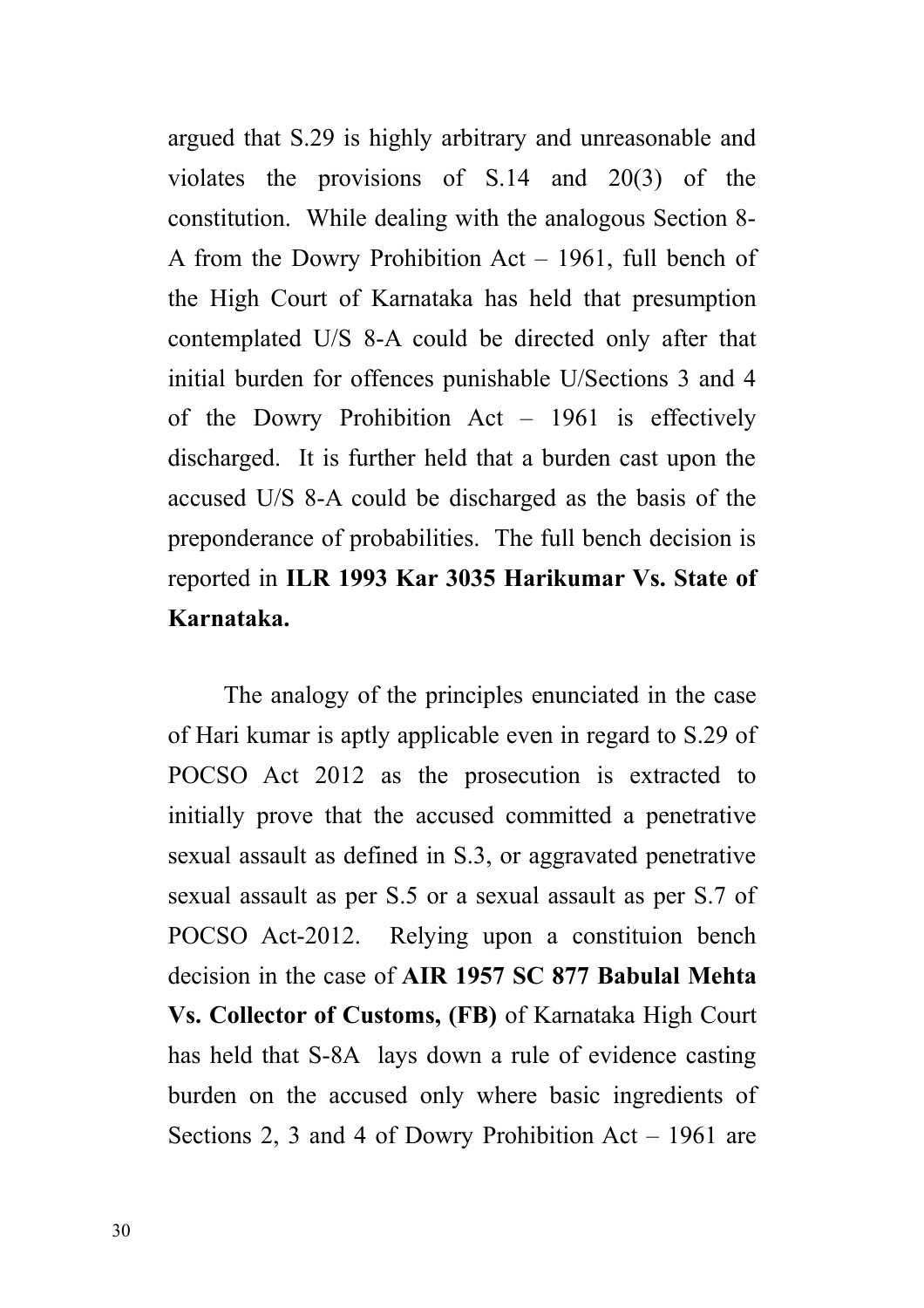proved. Paragraph 20 of the decision in Harikumars case is relevant and is extracted below:-

"20- Before parting with this discussion, we may however mention that the prime burden of proof rests on the prosecution to establish the basic facts and ingredients for bringing home to the accused the offence, under Section 3 or Section 4 of the Act and the prosecution will have to establish its case in this connection beyond reasonable doubt. Once that happens, then only the burden will shift on the accused under Section 8A of the Act, to show that he has not given or taken or abetted any giving or taking of any property or valuable security in connection with the marriage of parties or that he has not demanded directly or indirectly from the parents or the relatives of the bride or bridegroom as the case may be, any dowry, meaning thereby such demand if any is not in connection with the marriage of the said parties. The said burden of proof on the accused as contemplated in Section 8A of the Act can be discharged on preponderance of probabilities. In this connection, we may refer to the Decision of the Supreme Court in the case of **Trilok Chand Jain Vs. State of Delhi, AIR 1977 SC 666** wherein the Supreme Court dealing with presumption under Section 4(1) of the Prevention of Corruption.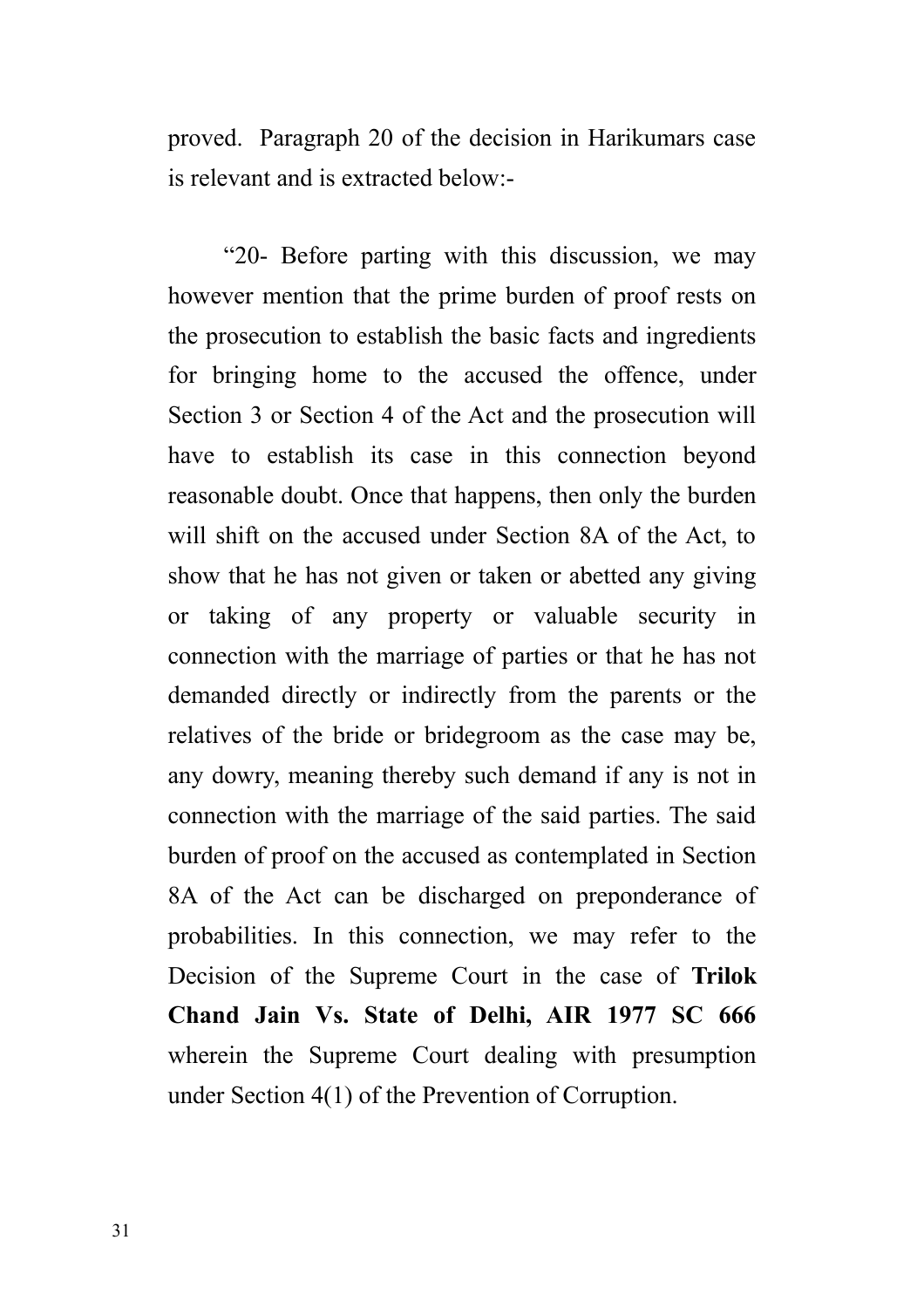### **BURDEN OF PROOF AND SOME LEADING DECISIONS OF THE HON'BLE SUPREME COURT**

In criminal case the burden of proof proving the prosecution case is on the prosecution. The standard of proof required is "Proof beyond reasonable doubt" and this standard is higher than the "Standard of preponderance of probability" prescribed for every case. This concept of "Standard of preponderance of probability" will have to be understood in the right perspective.

Hon'ble Supreme Court in State of Uttar Pradesh Vs. Krishna Gopal – AIR 1988 SC 2154 has eloquently explained the concept of "Proof beyond reasonable doubt".

*13)……………………………………..*

*……………………………..*

*…………………………………….. "A person has, no doubt, a profound right not to be convicted to an offence which is not established by the evidential standard of proof beyond reasonable doubt. Though this standard is a higher standard, there is, however, no absolute standard. What degree of probability amounts to "proof" is an exercise particular to each case. Doubts would be called*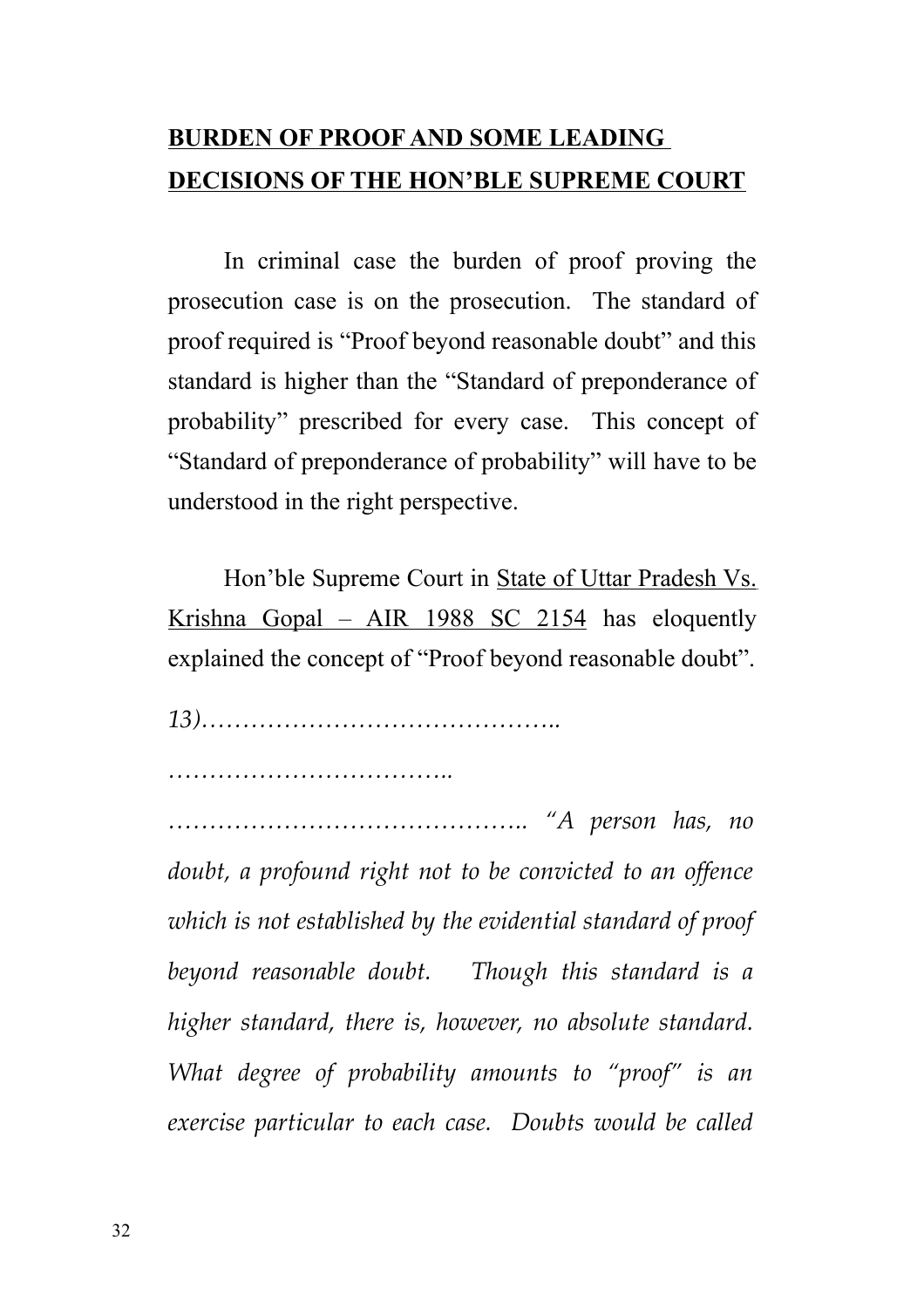*reasonable if they are free from a zest for abstract speculation. Law cannot afford any favourite other than truth. To constitute reasonable doubt, it must be free from an over emotional response. Doubts must be actual and substantial doubts as to the guilt of the accused person arising from the evidence, or from the lack of it, as opposed to mere vague apprehensions. A reasonable doubt is not an imaginary, trivial or a merely possible doubt; but a fair doubt based upon reason and common sense."*

*…………………………………………………………… …………………………………………………*

*"The concepts of probability, and the degree of it, cannot obviously be expressed in terms of units to be mathematically enumerated as to how many of such units constitute proof beyond reasonable doubt. There is an unmistakable subjective element in the evaluation of the degrees of probability and the quantum of proof. Forensic probability must, in the last analysis, rest on a robust commonsense and, ultimately, on the trained institutions of the judge. While the protection given by the criminal process to the accused persons is not to be eroded, at the same time, uninformed legitimization of trivialities would*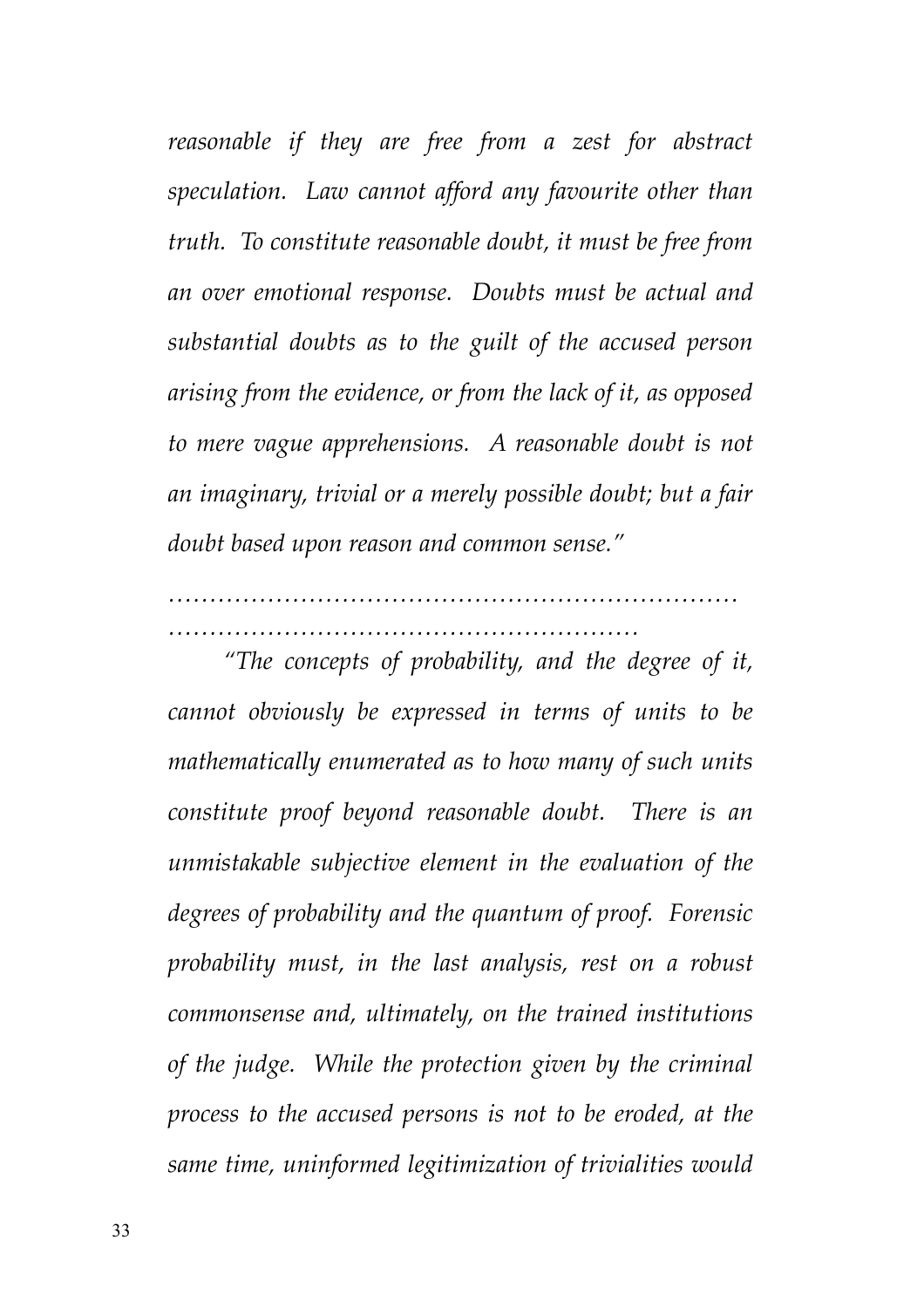*make a mockery of administration of criminal justice."*

*……………………………………………… (emphasis supplied)*

12) **Justice Arijith Pasayath**, has explained the concept of "Reasonable Doubt" in the following terms in 2004(13) SCC 308 *State of M.P. V/s. Dharkole alias Govind Singh and others:-*

*"11. Doubts would be called reasonable if they are free from a zest for abstract speculation. Law cannot afford any favourite other than truth. To constitute reasonable doubt, it must be free from an overemotional response. Doubts must be actual and substantial doubts as to the guilt of the accused persons arising from the evidence, or from the lack of it, as opposed to mere vague apprehensions. A reasonable doubt is not an imaginary, trivial or a merely possible doubt; but a fair doubt based upon reason and common sense. It must grow out of the evidence in the case"*

It is pertinent to keep in mind the statutory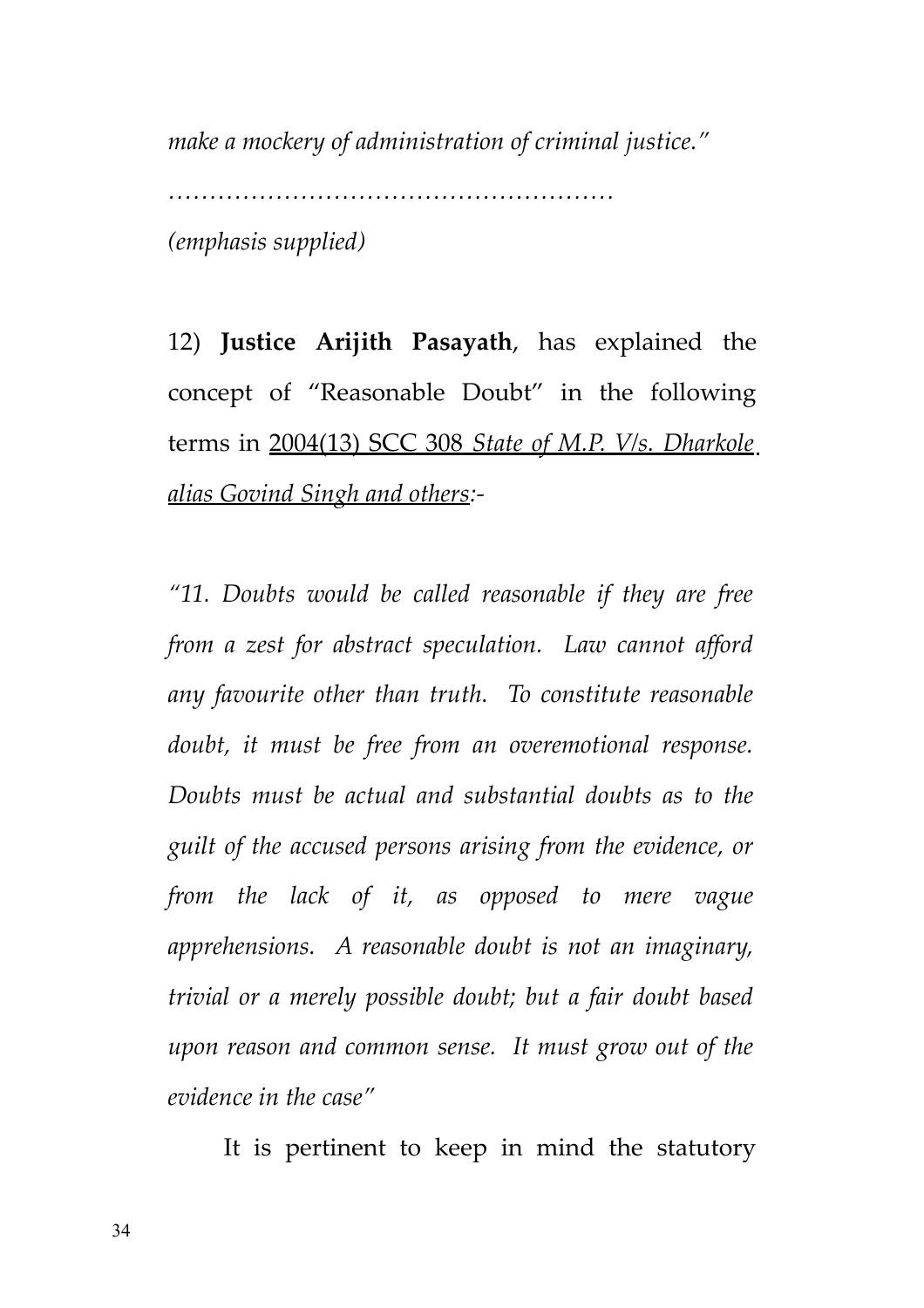presumption u/s 29 of the Act while assessing the evidence. In the realm of evidence this statutory presumption through rebuttable one, plays a vital role.

Justice Krishna Iyer's eloquent observations in **AIR 1973 SC 2622** *between Shivajirao Bhobade V/s. State of Maharashtra,* deserve to be read again and again. The relevant paragraph is reproduced:-

*"The Judicial instrument has a public accountability. The cherished principle or golden thread of proof beyond reasonable doubt which runs through the web of our law should not be stretched morbidly to embrace every lunch, hesitancy and degree of doubt. The excessive solitude reflected in the attitude that a thousand guilty men may go but once innocent martyr shall not suffer is a false dilemma. Only reasonable doubts belong to the accused. Otherwise any practical system of justice will then break down and lose credibility with the community."*

The above caution given by the Hon'ble Supreme Court will have to be kept in mind by the Judge while appreciating the evidence placed on record. In fact the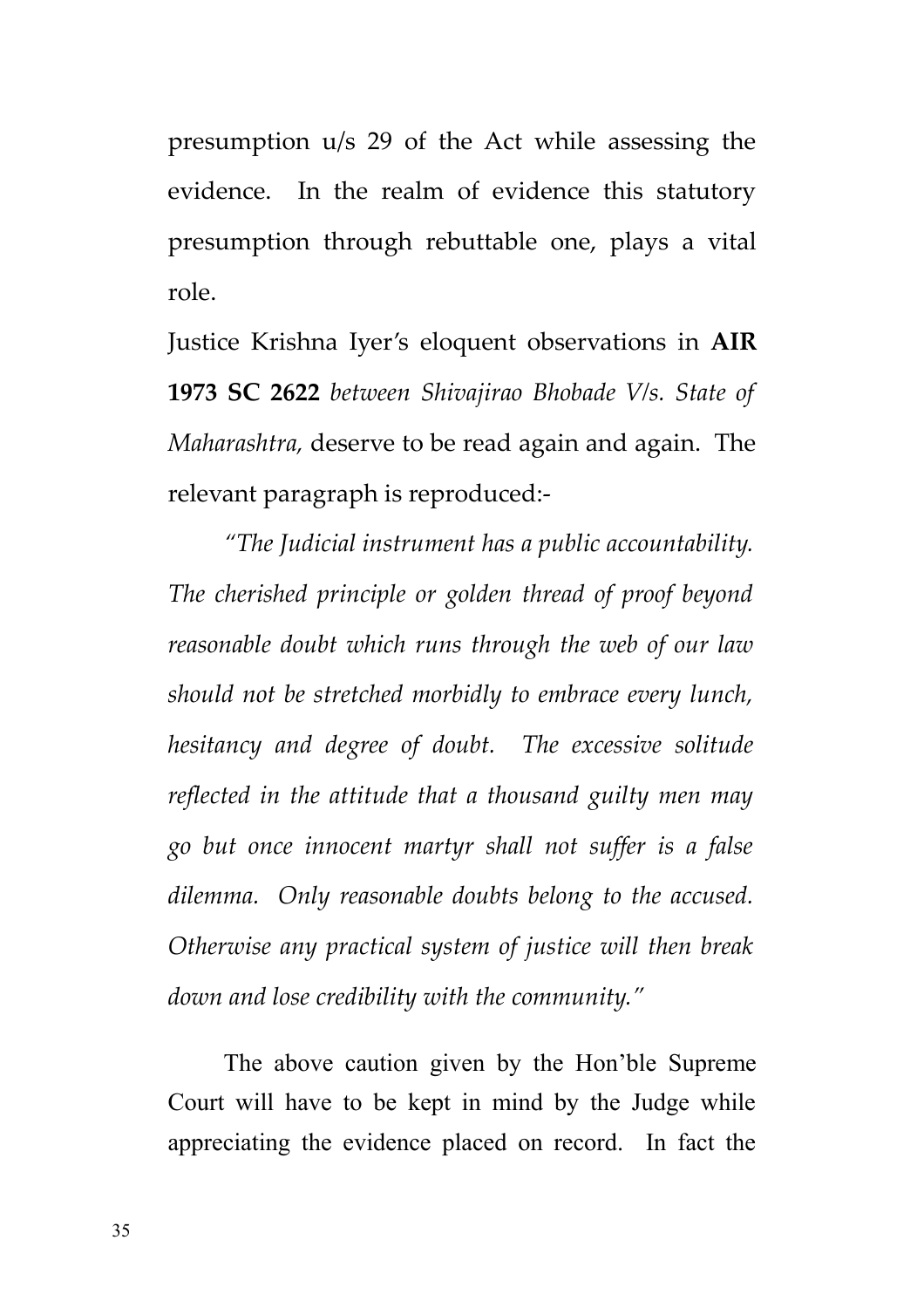principles enunciated in Krishna Gopal's case has been reiterated by the Hon'ble Supreme Court in Sucha Singh & another Vs. State of Punjab) case 2003 (3) SCC 647 and State of Madhya Pradesh Vs. Dharkole @ Govind Singh and others – 2005 Crl.L.J. 108 SC =  $(2004)$  13 SCC 308. Apart from this, the Court is expected to keep in mind the salient aspects relating to the punishment to be imposed after convicting the accused for the offence of rape.

#### **PUNISHMENT:**

*(In this Act minimum punishment is provided for offences punishable under section 4, 6, 8, 10, 12, 14, 15, 17 and 19 of the Act. The discretion of the court in sentencing a accused to a lesser degree is inhibited. Since offences against women and children more especially of rape, outraging the modesty and sexual abuse are grave offences against the state, courts should be slow in taking a lenient view in the matter of imposing sentence of imprisonment and fine)* 

Choice of appropriate sentence is a serious matter and should not be dealt in a casual and mechanical manner. The judge is expected to consider all relevant facts and circumstances before determining the quantum of sentence even in cases where conviction is based on the plea of guilty.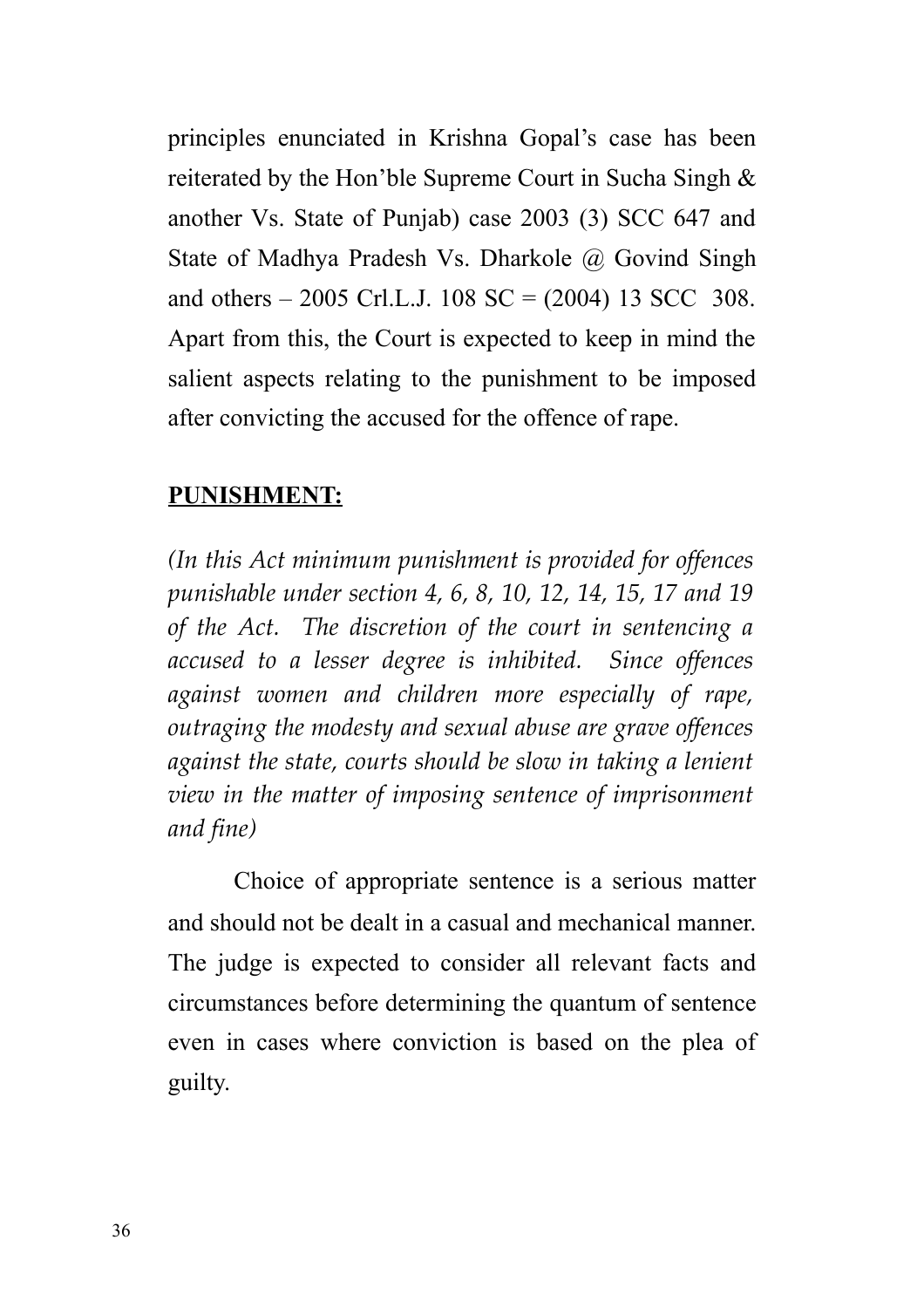In State of Madhya Pradesh Vs. Babulal – AIR 2008 SC 582, Hon'ble Supreme Court has held as follows keeping in mind the interest of the victim of the crime in particular and the impact on society in general.

*"25. In justice-delivery system, sentencing is indeed a difficult and complex question. Every court must be conscious and mindful of proportion between an offence committed and penalty imposed as also its impact on society in general and the victim of the crime in particular".*

Social impact of the crime, particularly where it relates to offences against women cannot be lost sight of and per se requires exemplary treatment. Any liberal attitude of imposition meagre sentence or too sympathetic view may be counterproductive in the long run and against social interest which needs to be cared for protected and strength by string of deterrence inbuilt in the sentencing the system. (See B.G. Goswami Vs. Delhi Administration  $- (1974)$  3 SCC 85)

When the guilt is proved and the accused is convicted in a case of rape or sexual abuse of a child, normally the accused will make a strong attempt to impress upon the Court about the extenuating or mitigating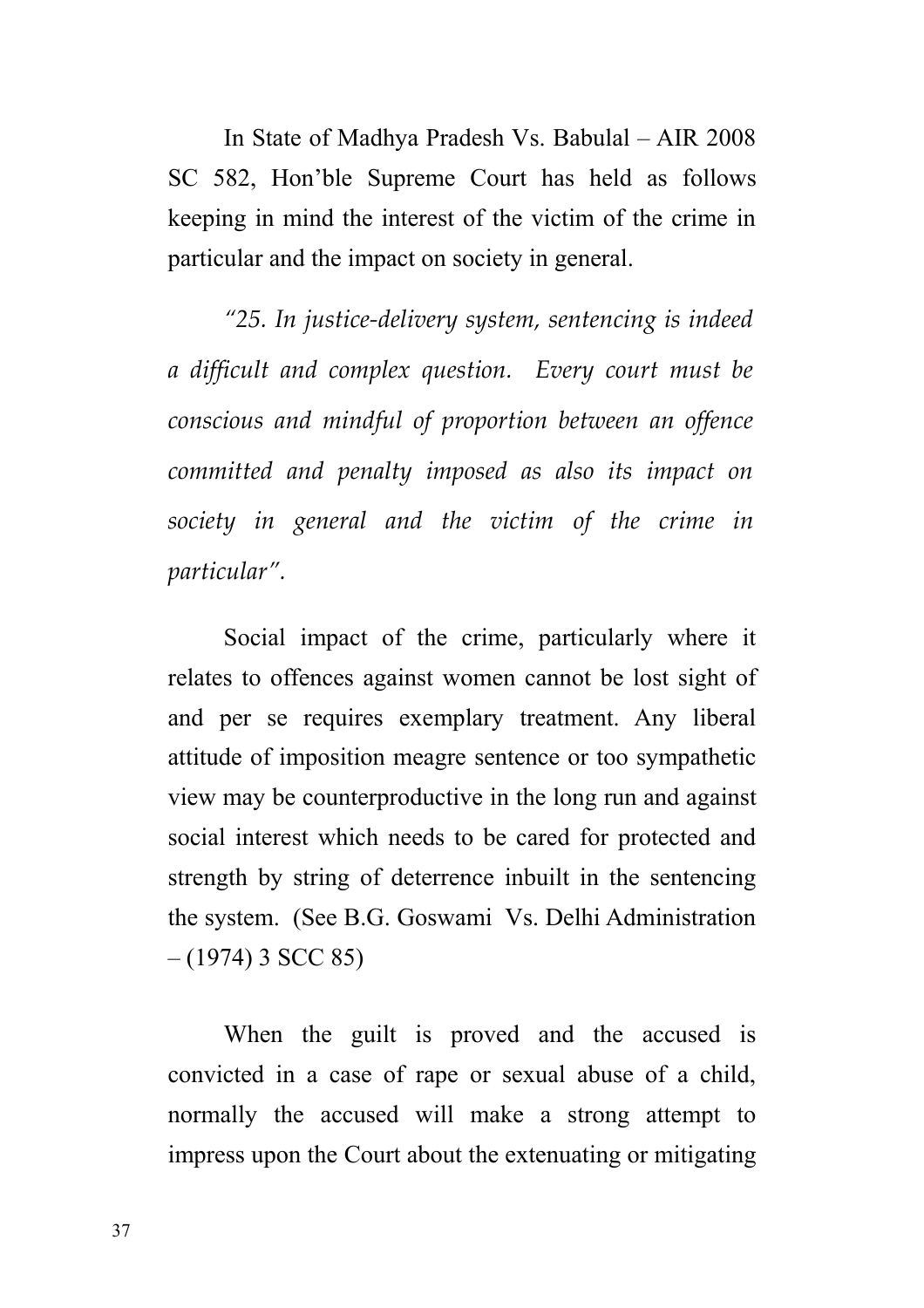circumstances stating that the accused has no prior criminal record and that he is of a tender age and that there was no mens rea. An attempt will also be made that the accused does not have a good health and that there are number of members in his family, who depend upon him and that he has a wife and a small child or children. The prosecuting agency must keep in mind the gravity of the offence, the age of the victim, the serious difficulty to be faced by the victim like the stigma in the society. Tender age of the accused, the poor financial background of the accused, the number of persons who are dependent upon on him for their livelihood are not of much inconsequence.

Whenever, special reasons are sought to be urged on behalf of the accused seeking sentence lesser than the minimum sentence, the prosecution will have to see as to whether the accused is really entitled to a punishment lesser than the minimum sentence. Especially in a gang rape and murder of the victim, the prosecution will be entitled to seek death penalty as it would be a rarest of the rare cases. Seeking punishment lesser than the minimum prescribed under Sec. 376 of IPC is an exception to the general rule and it can be invoked in exceptional circumstances only moreso, where the conditions incorporated in the exception clause itself exist.

38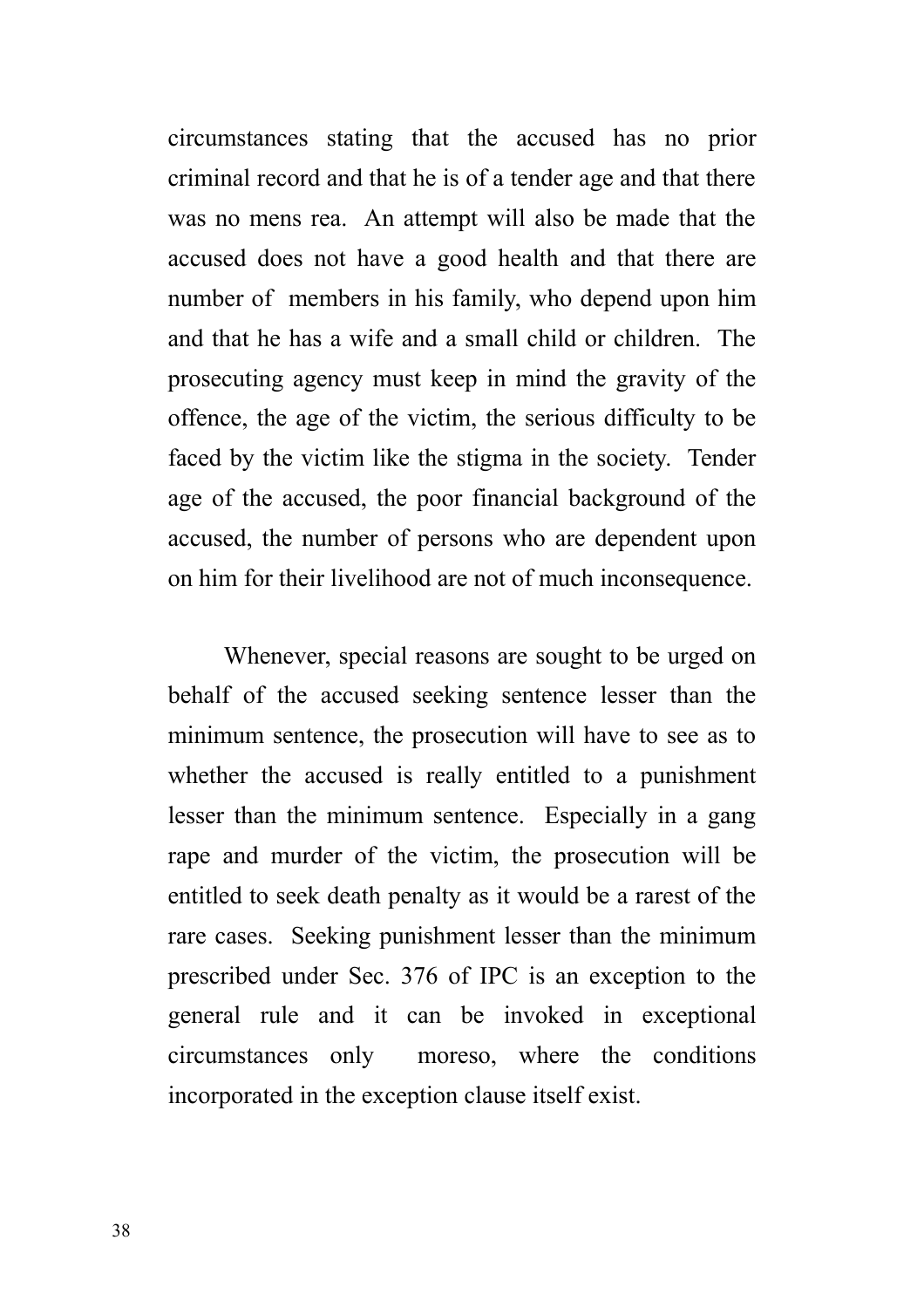It is specifically held in State of Rajasthan Vs. Vinod Kumar - AIR 2012 SC 2301 as follows:

*"exception clause is always required to be strictly interpreted even if there is any hardship to any individual. Exception is provided with the object of taking it out of the scope of the basic law and what is included in it and what legislature desired to be excluded. Hence, the power under the proviso to the main Section is not to be used indiscriminately in a routine or casual manner."* 

Sec. 42 of this Special Act provides that where an act or omission constitute an offence punishable under this Act and also under any other law for the time being in force, the offender found guilty of such offence shall be liable to punishment only under such law or this Act as provides for punishment which is greater in degree.

#### **COMPENSATION TO THE VICTIM:**

The Special Court has got power to direct the accused who is convicted of having committed offence/s under this Act to pay compensation under Sub-Section 8 of Sec. 33 in regard to the physical or mental trauma caused to the child or for immediate rehabilitation also. Therefore, in suitable cases, the Special Court can award